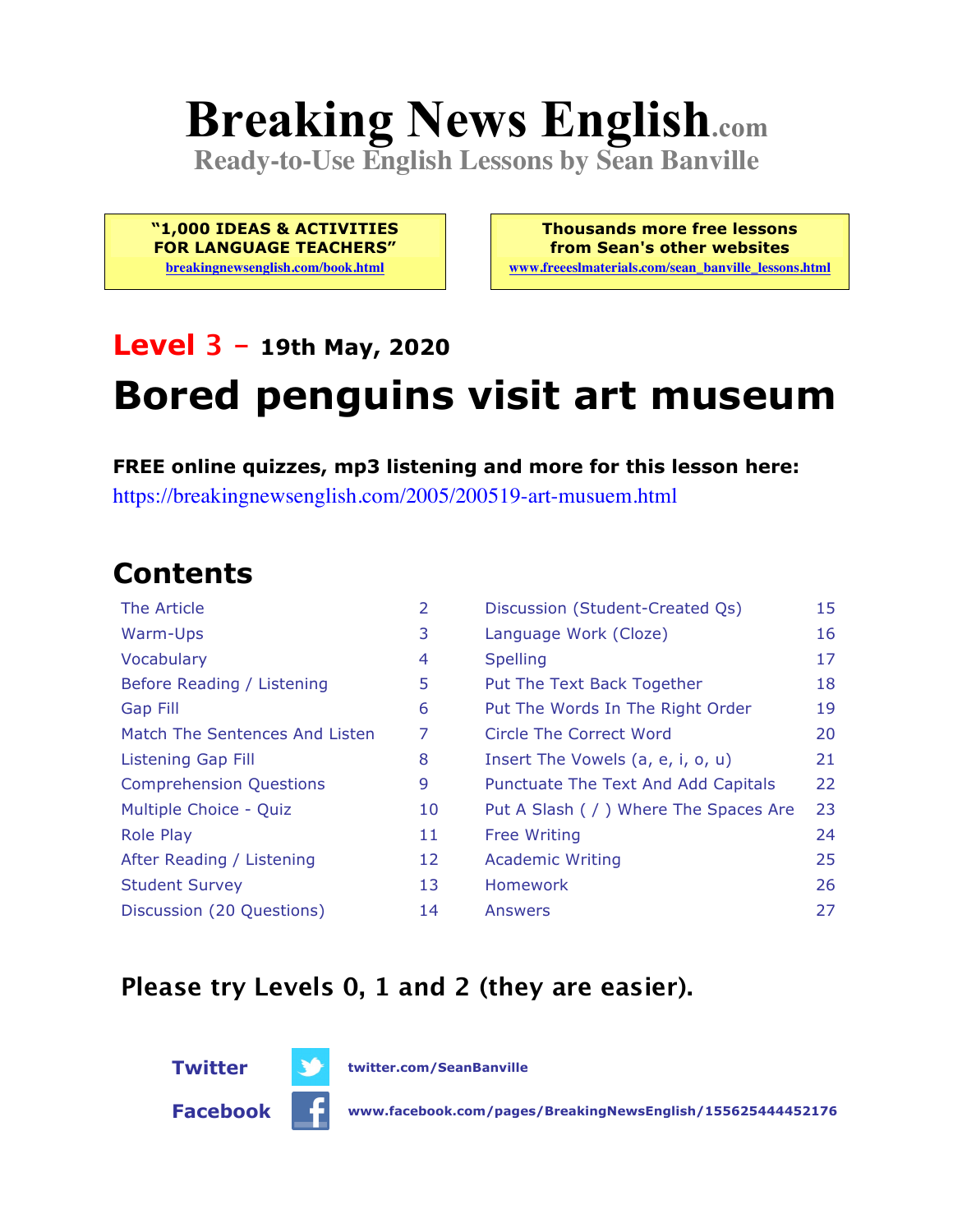### **THE ARTICLE**

From https://breakingnewsenglish.com/2005/200519-art-musuem.html

A group of penguins became a tour group for the day when they visited an art museum. The penguins were from the Kansas City Zoo in the USA. The zoo teamed up with the nearby Nelson-Atkins Museum of Art. Bosses of both the zoo and the art museum decided the penguins needed a change of scenery. The penguins were getting lonely because the zoo is closed due to the coronavirus pandemic. They are used to seeing many visitors every day. A zoo official said: "Quarantine has caused everyone to go a little stir crazy, even the residents of the Kansas City Zoo. So several of the penguins decided to go on a field trip to the Nelson-Atkins, which is still closed, to get a little culture."

The zoo's executive director, Randy Wisthoff, said the penguins have missed their regular interactions with zoo visitors. He said: "We're always looking for ways to enrich their lives and stimulate their days. During this shutdown period, our animals really miss visitors coming up to see them." The museum director joked that the penguins liked the art of Italian artists. He said: "They seemed to react much better to Caravaggio than to Monet." He added: "We are so happy today to welcome our colleagues from the zoo and they've brought special friends and we're seeing how they react to art." The penguins that visited the museum were Humboldt penguins, which are native to Peru and Chile.

Sources: https://www.**independent.co.uk**/news/world/americas/penguins-zoo-missouri-art-museumgallery-a9516656.html https://**nypost.com**/2020/05/15/penguins-waddle-around-art-museum-during-zoo-field-trip/ https://www.**ladbible.com**/news/animals-penguins-wander-art-museum-on-field-trip-20200515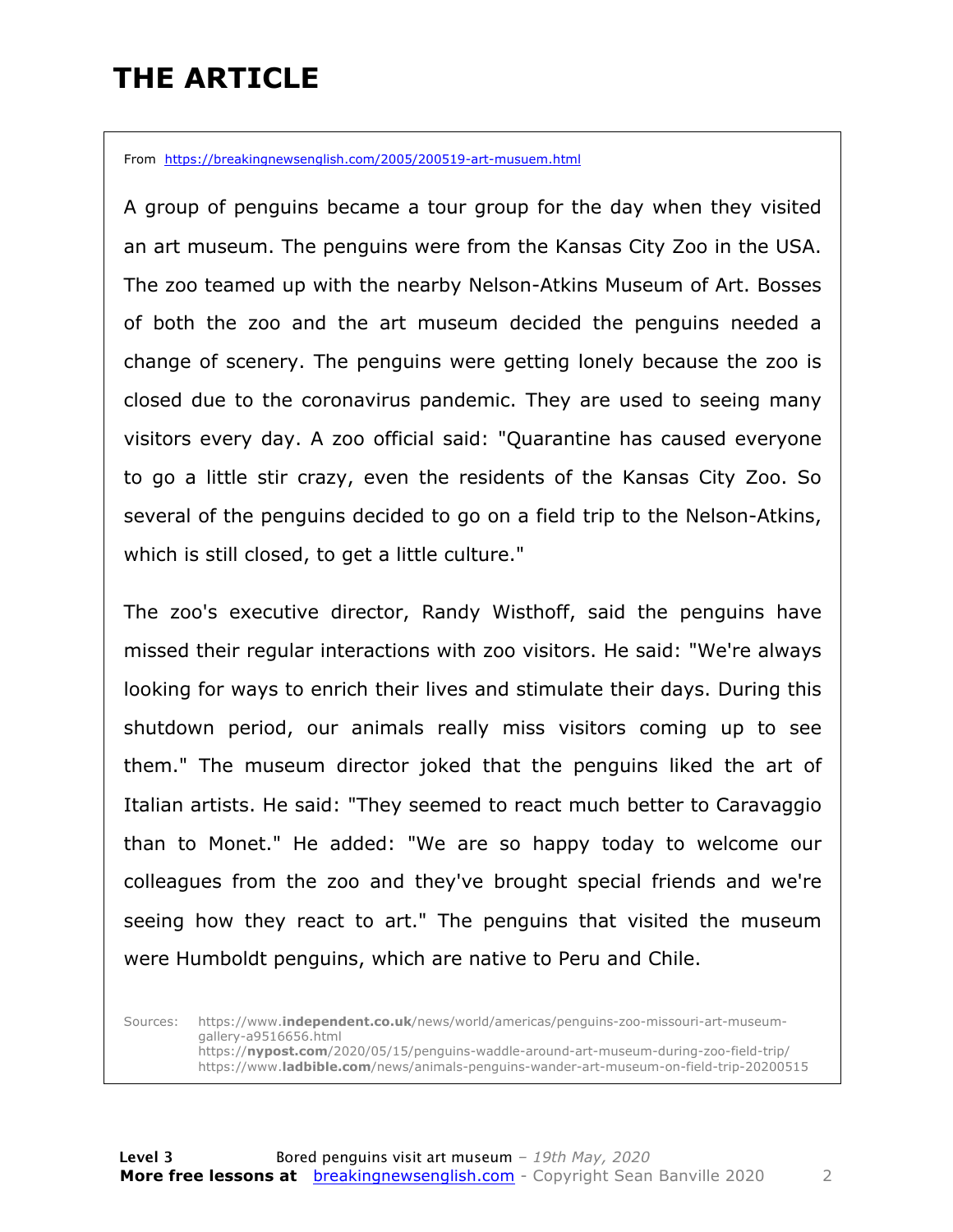#### **WARM-UPS**

**1. ART MUSEUMS:** Students walk around the class and talk to other students about art museums. Change partners often and share your findings.

**2. CHAT:** In pairs / groups, talk about these topics or words from the article. What will the article say about them? What can you say about these words and your life?

group / penguins / museum / zoo / bosses / scenery / pandemic / visitors / culture / executive / director / shutdown / artists / happy / colleagues / friends / native / Peru

Have a chat about the topics you liked. Change topics and partners frequently.

**3. INTERNET:** Students A strongly believe the Internet is better than museums; Students B **strongly** believe museums are better. Change partners again and talk about your conversations.

**4. FIELD TRIP:** What kind of field trip would these animals like? Why? Complete this table with your partner(s). Change partners often and share what you wrote.

|               | <b>What Kind of Field Trip?</b> | Why? |
|---------------|---------------------------------|------|
| Elephants     |                                 |      |
| Mice          |                                 |      |
| Dogs          |                                 |      |
| <b>Snakes</b> |                                 |      |
| <b>Bees</b>   |                                 |      |
| Emus          |                                 |      |

**5. ZOO:** Spend one minute writing down all of the different words you associate with the word "zoo". Share your words with your partner(s) and talk about them. Together, put the words into different categories.

**6. MUSEUM:** Rank these with your partner. Put the best museums at the top. Change partners often and share your rankings.

- Science museum
- History Museum
- Fashion Museum
- Music Museum
- Museum of English
- Penguin museum
- Anime and manga
- Food museum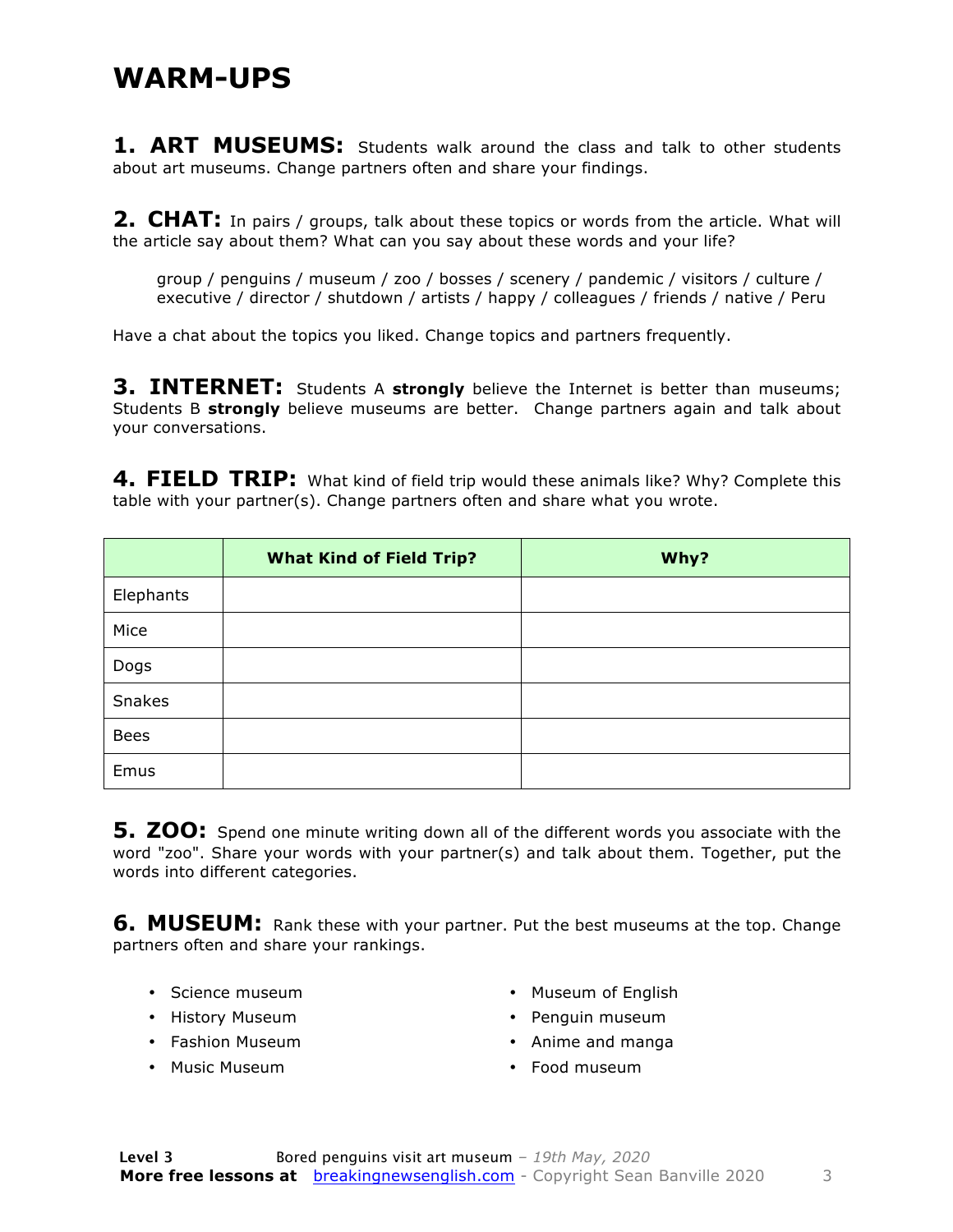### **VOCABULARY MATCHING**

#### **Paragraph 1**

| 1.  | tour        | a. | Sad because one has no friends or people to<br>talk to.                         |  |  |  |  |  |
|-----|-------------|----|---------------------------------------------------------------------------------|--|--|--|--|--|
| 2.  | boss        | b. | Because of.                                                                     |  |  |  |  |  |
| 3.  | scenery     | c. | A journey for pleasure in which different<br>places are visited.                |  |  |  |  |  |
| 4.  | lonely      | d. | A small number more than two.                                                   |  |  |  |  |  |
| 5.  | due to      | e. | person in charge of a worker<br>A<br>or<br>organization.                        |  |  |  |  |  |
| 6.  | quarantine  | f. | What you can see outside around you.                                            |  |  |  |  |  |
| 7.  | several     | g. | Being on your own to keep away from other<br>people to stop spreading diseases. |  |  |  |  |  |
|     |             |    |                                                                                 |  |  |  |  |  |
|     | Paragraph 2 |    |                                                                                 |  |  |  |  |  |
| 8.  | regular     | h. | An animal or plant from a particular place.                                     |  |  |  |  |  |
| 9.  | interaction | i. | Usual.                                                                          |  |  |  |  |  |
| 10. | enrich      | j. | Meeting and talking to or being with other<br>people.                           |  |  |  |  |  |
| 11. | stimulate   | k. | something<br>because<br>something<br>else<br>Do<br>happened.                    |  |  |  |  |  |
| 12. | react       | Ι. | Encourage interest or activity in a person or<br>animal.                        |  |  |  |  |  |
| 13. | colleague   | m. | Make the quality better.                                                        |  |  |  |  |  |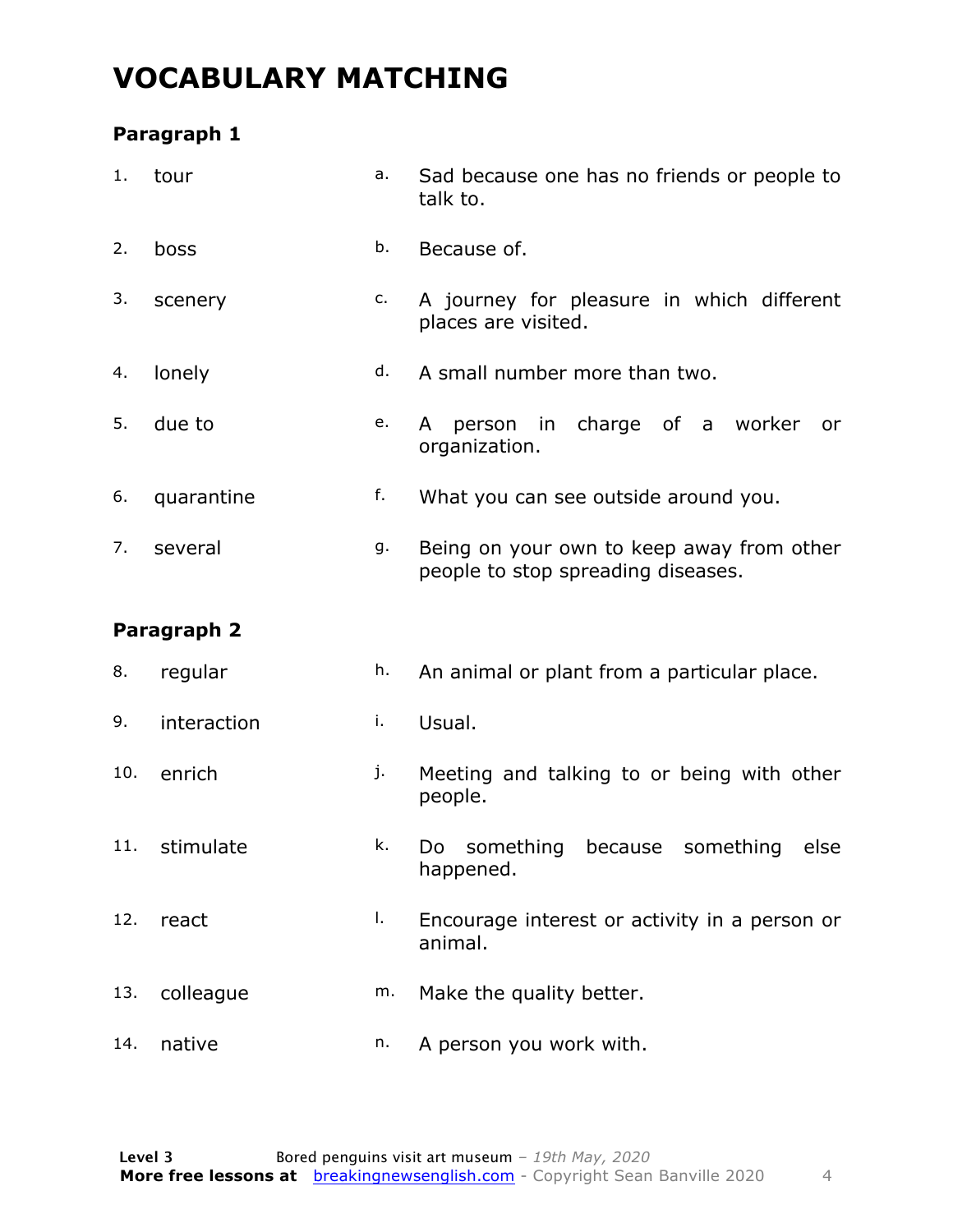### **BEFORE READING / LISTENING**

From https://breakingnewsenglish.com/2005/200519-art-musuem.html

#### **1. TRUE / FALSE:** Read the headline. Guess if a-h below are true (T) or false (F).

- a. Two penguins escaped from a zoo to visit an art gallery. **T / F**
- b. A zoo boss wanted the penguins to have a change of scenery. **T / F**
- c. The penguins weren't used to seeing visitors every day. **T / F**
- d. The article said the penguins decided to go to a field. **T / F**
- e. The zoo's executive director wanted the penguins to make him rich. **T / F**
- f. The director said the penguins really liked French art. **T / F**
- g. The penguins liked paintings by Caravaggio more than those by Monet. **T / F**
- h. The penguins that visited the museum are from Chile and Peru. **T / F**

#### **2. SYNONYM MATCH:** (The words in **bold** are from the news article.)

- **1. visited**
- **2. scenery**
- **3. due to**
- **4. several**
- **5. closed**
- **6. regular**
- **7. enrich**
- **8. react**
- **9. colleagues**
- **10. native**
- a. better
- b. usual
- c. shut
- d. local
- e. because of
- f. co-workers
- g. went to
- h. view
- i. respond
- j. a small number

#### **3. PHRASE MATCH:** (Sometimes more than one choice is possible.)

- 1. A group
- 2. the penguins needed a change
- 3. the zoo is closed due
- 4. caused everyone to go a little stir
- 5. get a
- 6. The zoo's executive
- 7. ways to enrich
- 8. They seemed to react much
- 9. welcome our colleagues
- 10. native to
- a. their lives
- b. crazy
- c. director
- d. from the zoo
- e. to the coronavirus
- f. better to Caravaggio
- g. of penguins
- h. little culture
- i. Peru and Chile
- j. of scenery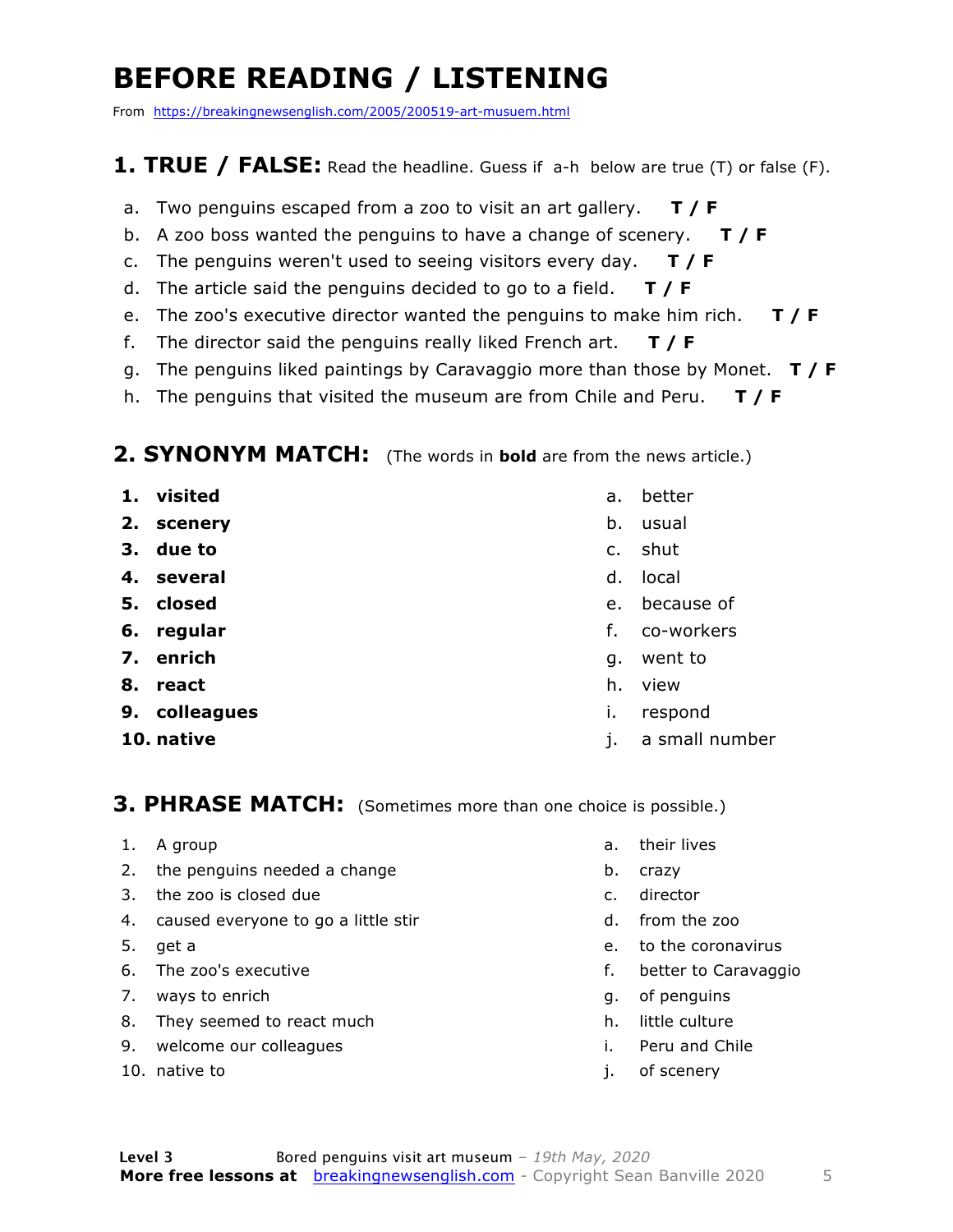### **GAP FILL**

From https://breakingnewsenglish.com/2005/200519-art-musuem.html

A group of penguins became a  $(1)$  group for the day when they visited an art museum. The penguins were from the Kansas City Zoo in the USA. The zoo (2) \_\_\_\_\_\_\_\_\_\_\_\_ up with the nearby Nelson-Atkins Museum of Art. Bosses of both the zoo and the art museum decided the penguins needed a change of (3) \_\_\_\_\_\_\_\_\_\_\_\_. The penguins were getting lonely because the zoo is closed (4) \_\_\_\_\_\_\_\_\_\_\_\_ to the coronavirus pandemic. They are (5) \_\_\_\_\_\_\_\_\_\_\_\_\_\_ to seeing many visitors every day. A zoo official said: "Quarantine has caused everyone to go a little (6) \_\_\_\_\_\_\_\_\_\_\_\_ crazy, even the residents of the Kansas City Zoo. So several of the penguins decided to go on a (7) \_\_\_\_\_\_\_\_\_\_\_\_ trip to the Nelson-Atkins, which is still (8) \_\_\_\_\_\_\_\_\_\_\_\_, to get a little culture." *due stir teamed closed tour field scenery used*

The zoo's (9) \_\_\_\_\_\_\_\_\_\_\_\_ director, Randy Wisthoff, said the penguins have missed their (10) \_\_\_\_\_\_\_\_\_\_\_\_\_\_ interactions with zoo visitors. He said: "We're always looking for ways to enrich their lives and (11) \_\_\_\_\_\_\_\_\_\_\_\_ their days. During this shutdown period, our animals really (12) The visitors coming up to see them." The museum director joked that the penguins liked the art of Italian (13) \_\_\_\_\_\_\_\_\_\_\_\_. He said: "They seemed to react much better to Caravaggio than to Monet." He added: "We are so (14) \_\_\_\_\_\_\_\_\_\_\_\_\_ today to welcome our colleagues from the zoo and they've brought (15) \_\_\_\_\_\_\_\_\_\_\_\_\_\_ friends and we're seeing how they react to art." The penguins that visited the museum were Humboldt penguins, which are (16) \_\_\_\_\_\_\_\_\_\_\_\_ to Peru and Chile. *stimulate artists special executive native regular happy miss*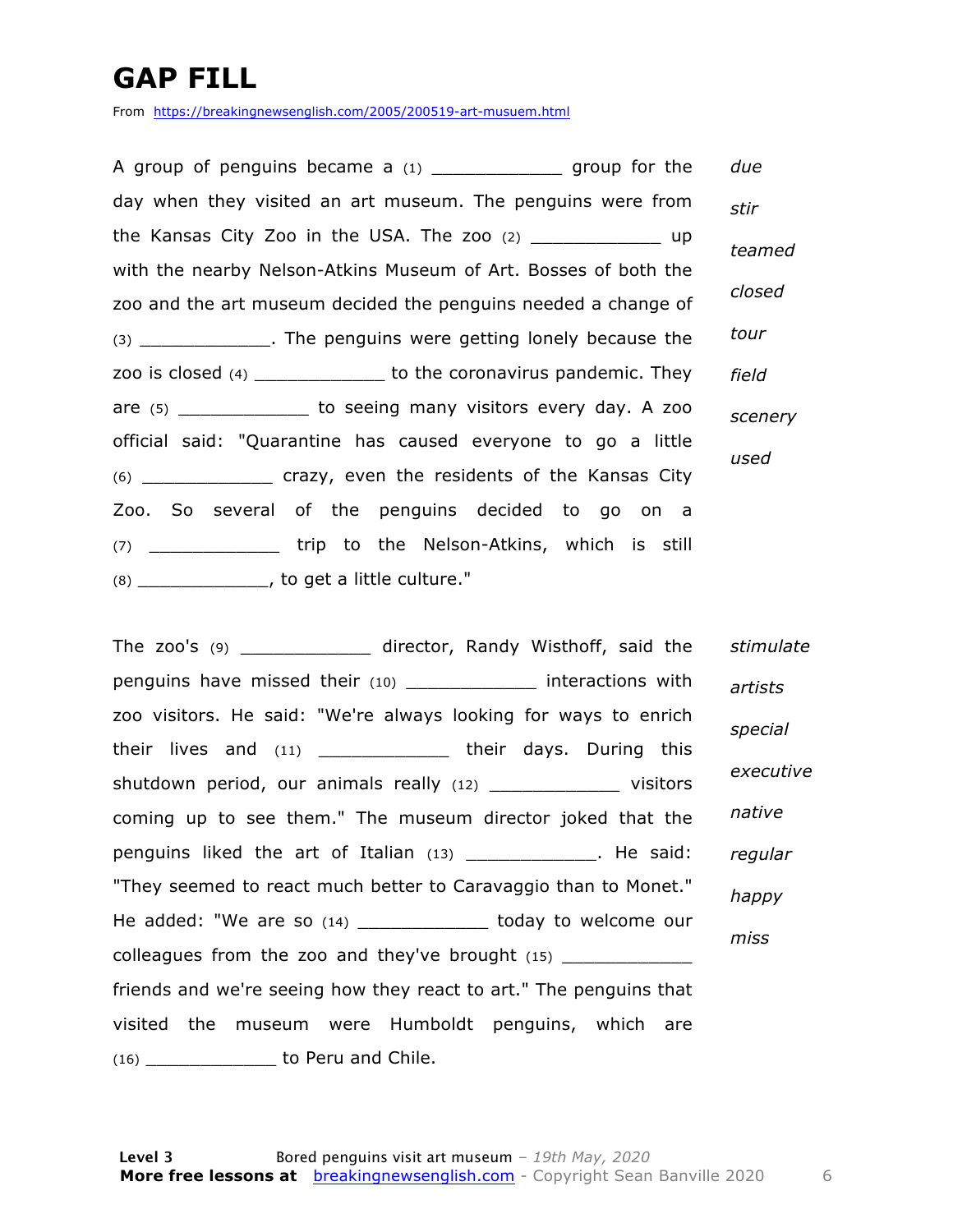#### **LISTENING – Guess the answers. Listen to check.**

From https://breakingnewsenglish.com/2005/200519-art-musuem.html

| 1) A group of penguins became a tour group _______<br>a. for the daily |
|------------------------------------------------------------------------|
| b. for the date                                                        |
| c. for the daze                                                        |
| d. for the day                                                         |
| 2) the art museum decided the penguins needed a                        |
| a. change of scenery                                                   |
| b. change of scene airy                                                |
| c. change of scenery                                                   |
| d. change of see nearly                                                |
| 3) Quarantine has caused everyone to go a                              |
| a. little stir crazy<br>b. little stir crazily                         |
| c. little slur crazy                                                   |
| d. little slurp crazy                                                  |
| 4) So several of the penguins decided to go on ______                  |
| a. afield trip                                                         |
| b. a field trip                                                        |
| c. a fold trip                                                         |
| d. aphid trip                                                          |
| 5) which is still closed, to get                                       |
| a. a little culture<br>b. a few culture                                |
| c. a small culture                                                     |
| d. all tall culture                                                    |
| 6) said the penguins have missed their _______                         |
| a. regular interactions                                                |
| b. regulate interactions                                               |
| c. regulars interactions                                               |
| d. regularly interactions                                              |
| 7) We're always looking for ways to                                    |
| a. and rich their lives<br>b. an rich their lives                      |
| c. enrich their lives                                                  |
| d. and reach their lives                                               |
| 8) During this shutdown period, our animals ______                     |
| a. really miss visitors                                                |
| b. really Mrs. visitors                                                |
| c. really Mr. visitors                                                 |
| d. really Ms. visitors                                                 |
| 9) He added: "We are so happy today to ______                          |
| a. welcome our colleagues                                              |
| b. welcome our collages                                                |
| c. welcome our call leagues<br>d. welcome our cold eagles              |
| 10) the museum were Humboldt penguins, which _______ Peru              |
| a. are native too                                                      |
|                                                                        |

- b. are native two c. are native through
- d. are native to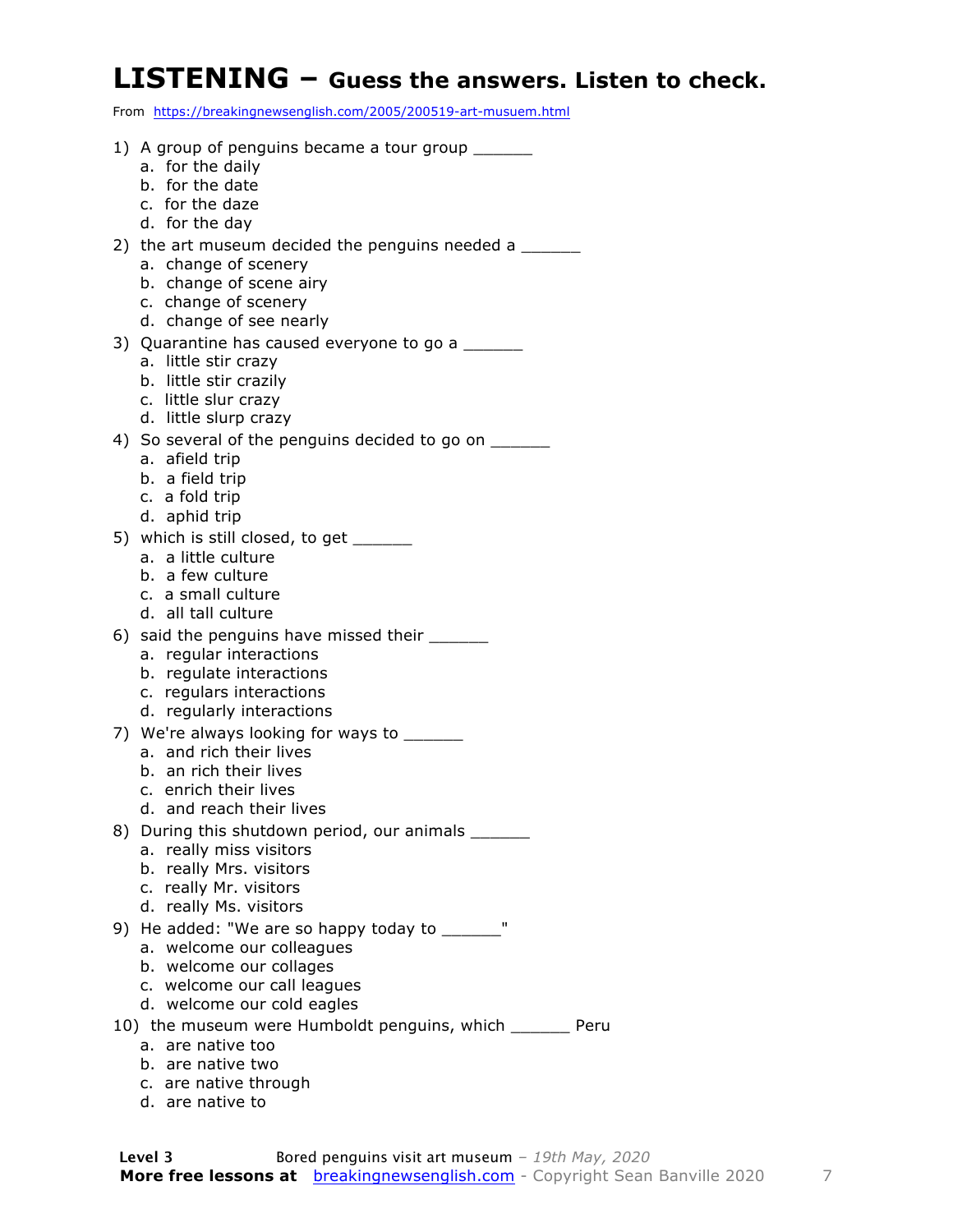#### **LISTENING – Listen and fill in the gaps**

From https://breakingnewsenglish.com/2005/200519-art-musuem.html

A group of penguins became a  $(1)$   $\qquad \qquad$  the day when they visited an art museum. The penguins were from the Kansas City Zoo in the USA. The zoo (2) \_\_\_\_\_\_\_\_\_\_\_\_\_\_\_\_\_\_\_\_\_\_\_\_\_\_\_ the nearby Nelson-Atkins Museum of Art. Bosses of both the zoo and the art museum decided the penguins needed a (3) \_\_\_\_\_\_\_\_\_\_\_\_\_\_\_\_\_\_\_\_\_\_. The penguins were getting lonely because the zoo is (4) \_\_\_\_\_\_\_\_\_\_\_\_\_\_\_\_\_\_\_\_\_\_\_\_\_ the coronavirus pandemic. They are used to seeing many visitors every day. A zoo official said: "Quarantine has caused everyone to go a (5) \_\_\_\_\_\_\_\_\_\_\_\_\_\_\_\_\_\_\_\_\_, even the residents of the Kansas City Zoo. So several of the penguins decided to go on (6) \_\_\_\_\_\_\_\_\_\_\_\_\_\_\_\_\_\_\_ to the Nelson-Atkins, which is still closed, to get a little culture."

The zoo's executive director, Randy Wisthoff, said the penguins have (7) \_\_\_\_\_\_\_\_\_\_\_\_\_\_\_\_\_\_\_ interactions with zoo visitors. He said: "We're always (8) \_\_\_\_\_\_\_\_\_\_\_\_\_\_\_\_\_\_\_\_\_\_\_\_\_\_ to enrich their lives and stimulate their days. During this shutdown period, our animals (9) coming up to see them." The museum director joked that the penguins liked the art of Italian artists. He said: "They seemed (10) \_\_\_\_\_\_\_\_\_\_\_\_\_\_\_\_\_\_\_\_\_\_\_\_\_ better to Caravaggio than to Monet." He added: "We are so happy today to welcome our colleagues from the zoo and they've (11) \_\_\_\_\_\_\_\_\_\_\_\_\_\_\_\_\_\_\_ and we're seeing how they react to art." The penguins that visited the museum were Humboldt penguins, which (12) \_\_\_\_\_\_\_\_\_\_\_\_\_\_\_\_\_\_\_ Peru and Chile.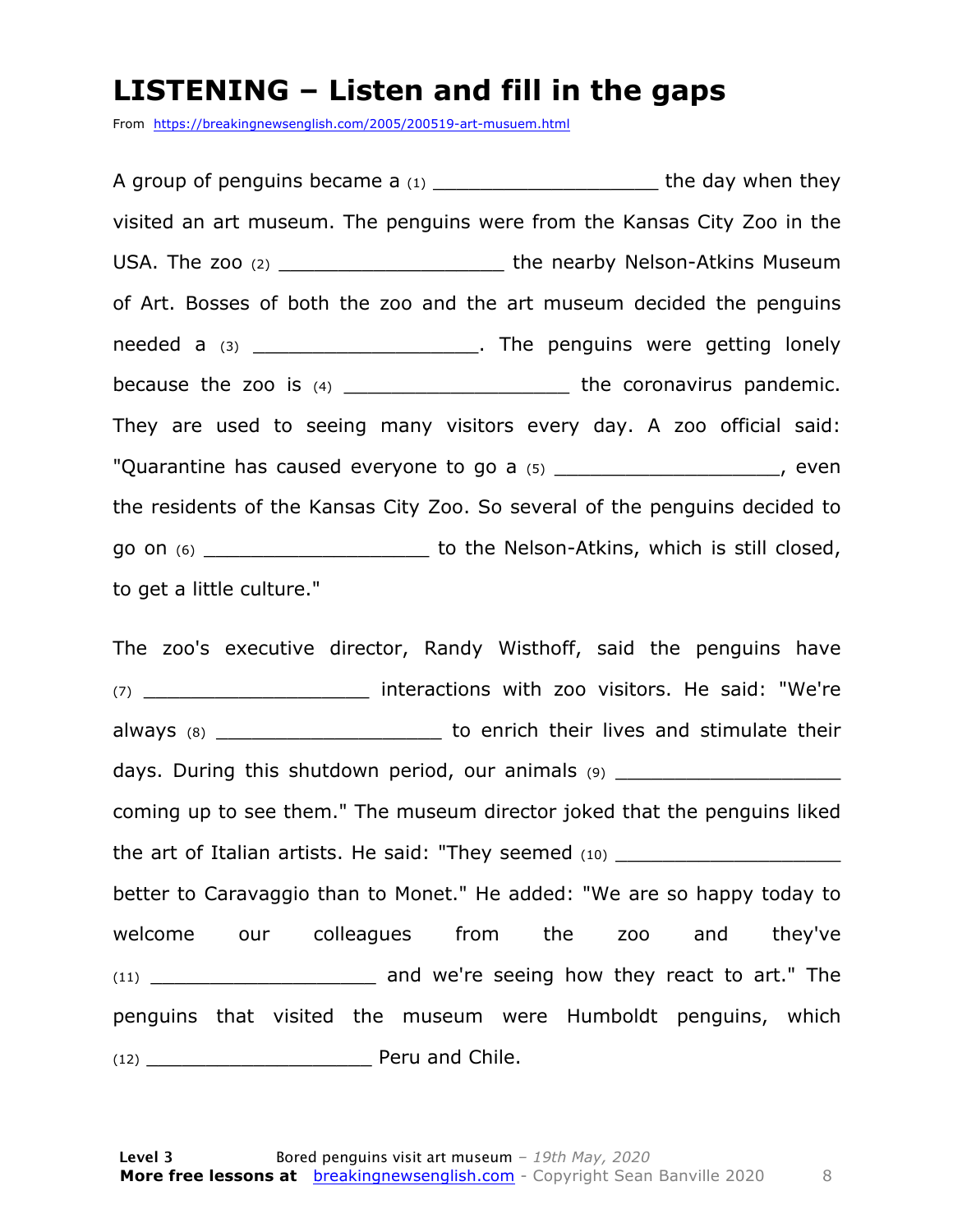### **COMPREHENSION QUESTIONS**

From https://breakingnewsenglish.com/2005/200519-art-musuem.html

- 1. What zoo were the penguins from?
- 2. What did the zoo decide the penguins needed a change of?
- 3. What were the penguins used to seeing every day?
- 4. What has caused the penguins to go a little stir crazy?
- 5. What did the penguins want to get at the art museum?
- 6. In what period are the penguins missing visitors?
- 7. What kind of artists did the penguins like?
- 8. Who did the penguins prefer the artist Caravaggio to?
- 9. Who did the museum welcome, besides the penguins?
- 10. Where are the penguins native to?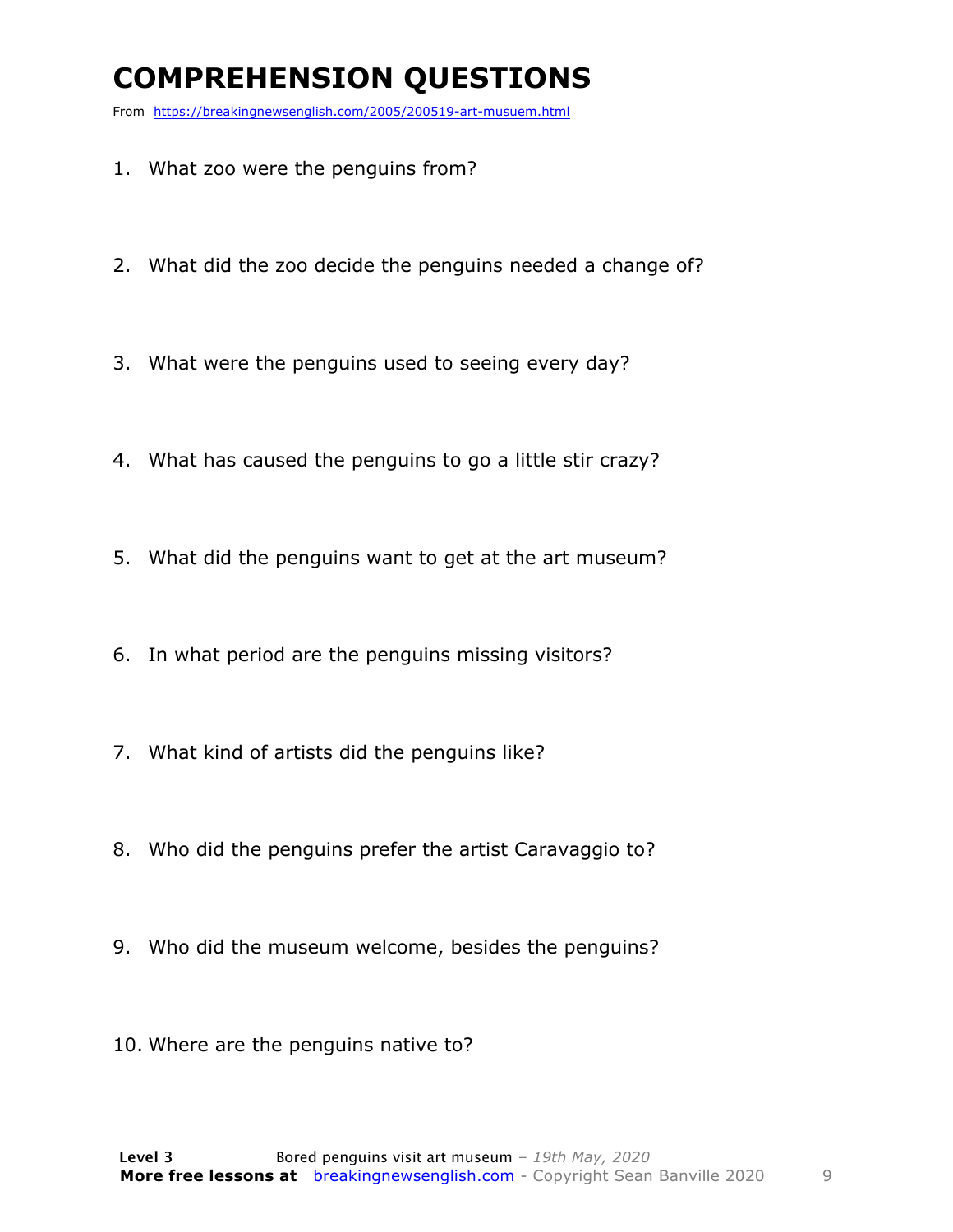### **MULTIPLE CHOICE - QUIZ**

From https://breakingnewsenglish.com/2005/200519-art-musuem.html

| 1) What zoo were the penguins      | 6) In what period are the penguins |
|------------------------------------|------------------------------------|
| from?                              | missing visitors?                  |
| a) Beijing                         | a) the first period                |
| b) London                          | b) the shutdown period             |
| c) Kansas                          | c) the early period                |
| d) Nairobi                         | d) the shut up period              |
| 2) What did the zoo decided the    | 7) What kind of artists did the    |
| penguins needed a change of?       | penguins like?                     |
| a) scenery                         | a) manga artists                   |
| b) weather                         | b) penguin artists                 |
| c) food                            | c) modern artists                  |
| d) friends                         | d) Italian artists                 |
| 3) What were the penguins used to  | 8) Who did the penguins prefer the |
| seeing every day?                  | artist Caravaggio to?              |
| a) fish                            | a) Picasso                         |
| b) visitors                        | b) Monet                           |
| c) zookeepers                      | c) Da Vinci                        |
| d) elephants                       | d) Banksy                          |
| 4) What has caused the penguins to | 9) Who did the museum welcome,     |
| go a little stir crazy?            | besides the penguins?              |
| a) their pool                      | a) sea lions                       |
| b) fished                          | b) colleagues                      |
| c) soup                            | c) elephants                       |
| d) quarantine                      | d) fish                            |
| 5) What did the penguins want to   | 10) Where are the penguins native  |
| get at the art museum?             | to?                                |
| a) a painting                      | a) Peru                            |
| b) freedom                         | b) New Zealand                     |
| c) a little culture                | c) Siberia                         |

d) fish

d) Argentina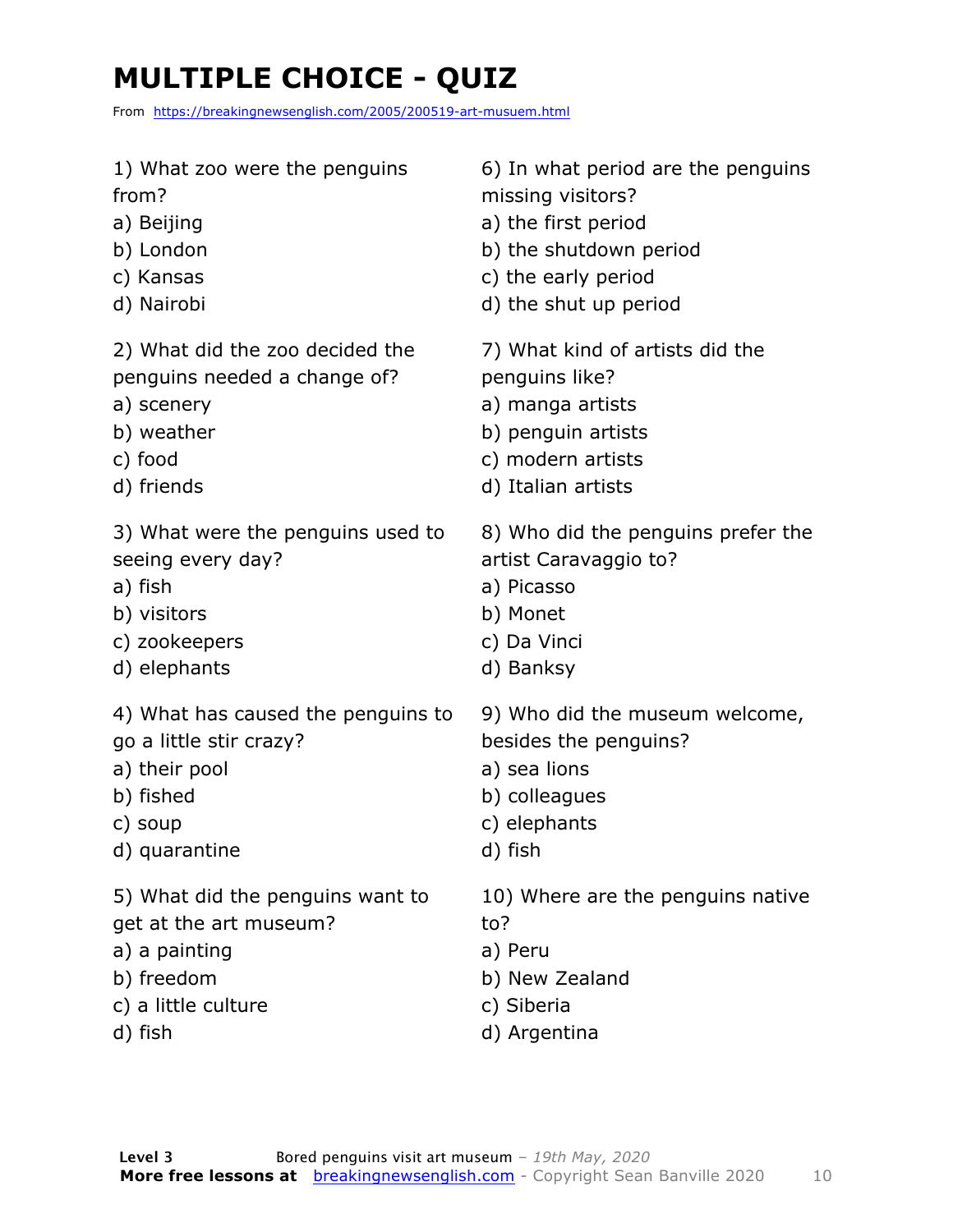### **ROLE PLAY**

From https://breakingnewsenglish.com/2005/200519-art-musuem.html

#### **Role A – Science Museum**

You think the Science Museum is the best museum. Tell the others three reasons why. Tell them what is wrong with their museums. Also, tell the others which is the least interesting of these (and why): Penguin Museum, Food Museum or Museum of English.

#### **Role B – Penguin Museum**

You think the Penguin Museum is the best museum. Tell the others three reasons why. Tell them what is wrong with their museums. Also, tell the others which is the least interesting of these (and why): Science Museum, Food Museum or Museum of English.

#### **Role C – Food Museum**

You think the Food Museum is the best museum. Tell the others three reasons why. Tell them what is wrong with their museums. Also, tell the others which is the least interesting of these (and why): Penguin Museum, Science Museum or Museum of English.

#### **Role D – Museum of English**

You think the Museum of English is the best museum. Tell the others three reasons why. Tell them what is wrong with their museums. Also, tell the others which is the least interesting of these (and why): Penguin Museum, Food Museum or Science Museum.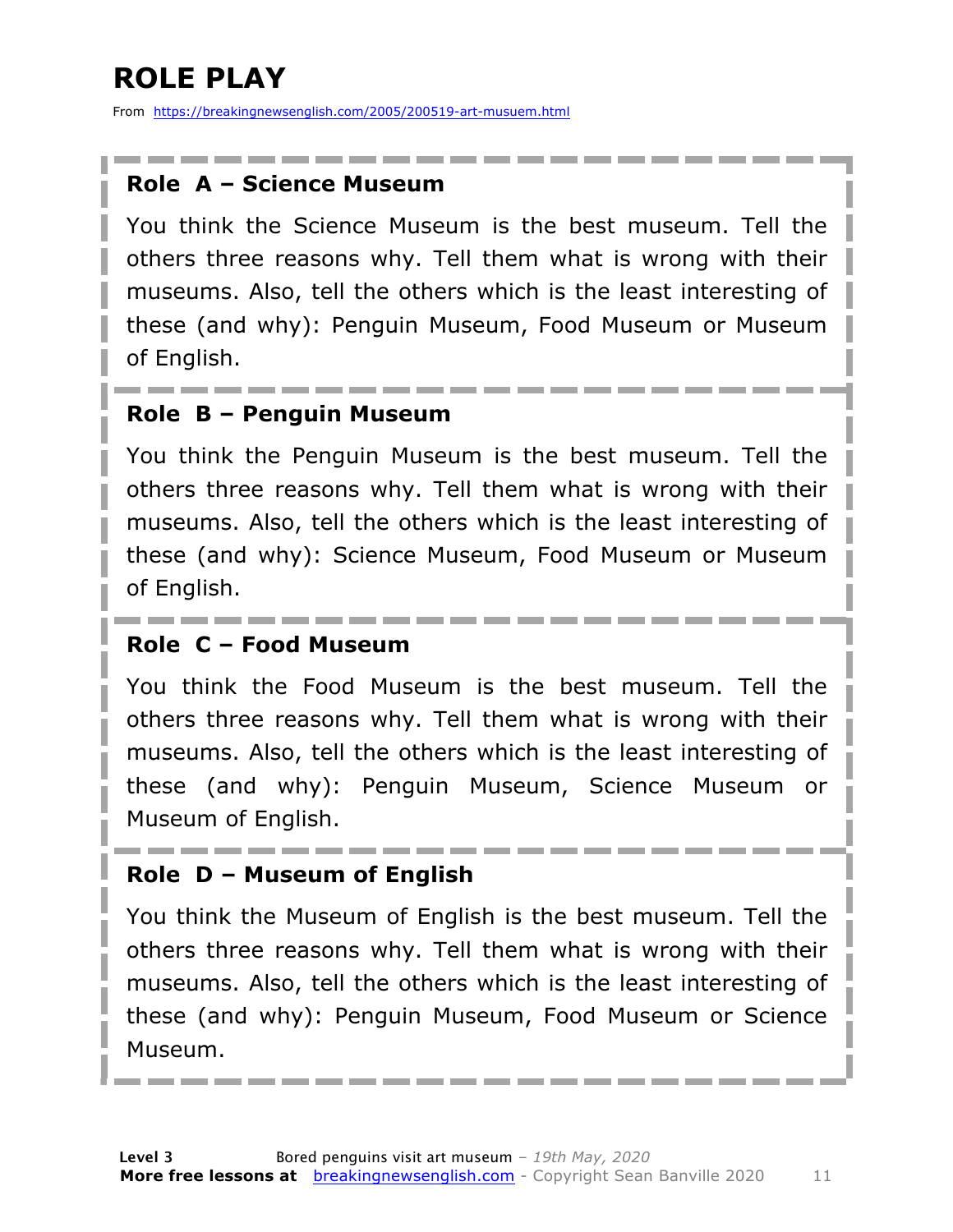### **AFTER READING / LISTENING**

From https://breakingnewsenglish.com/2005/200519-art-musuem.html

**1. WORD SEARCH:** Look in your dictionary / computer to find collocates, other meanings, information, synonyms … for the words 'penguin' and 'museum'.

| penguin | museum |
|---------|--------|
|         |        |
|         |        |
|         |        |

- Share your findings with your partners.
- Make questions using the words you found.
- Ask your partner / group your questions.

2. **ARTICLE QUESTIONS:** Look back at the article and write down some questions you would like to ask the class about the text.

- Share your questions with other classmates / groups.
- Ask your partner / group your questions.

**3. GAP FILL:** In pairs / groups, compare your answers to this exercise. Check your answers. Talk about the words from the activity. Were they new, interesting, worth learning…?

**4. VOCABULARY:** Circle any words you do not understand. In groups, pool unknown words and use dictionaries to find their meanings.

**5. TEST EACH OTHER:** Look at the words below. With your partner, try to recall how they were used in the text:

| $\bullet$ tour<br>• teamed<br>both<br>$\bullet$<br>$\cdot$ due<br>• little | • executive<br>$\cdot$ days<br>• period<br>• joked<br>$\bullet$ happy |
|----------------------------------------------------------------------------|-----------------------------------------------------------------------|
| • still                                                                    | • native                                                              |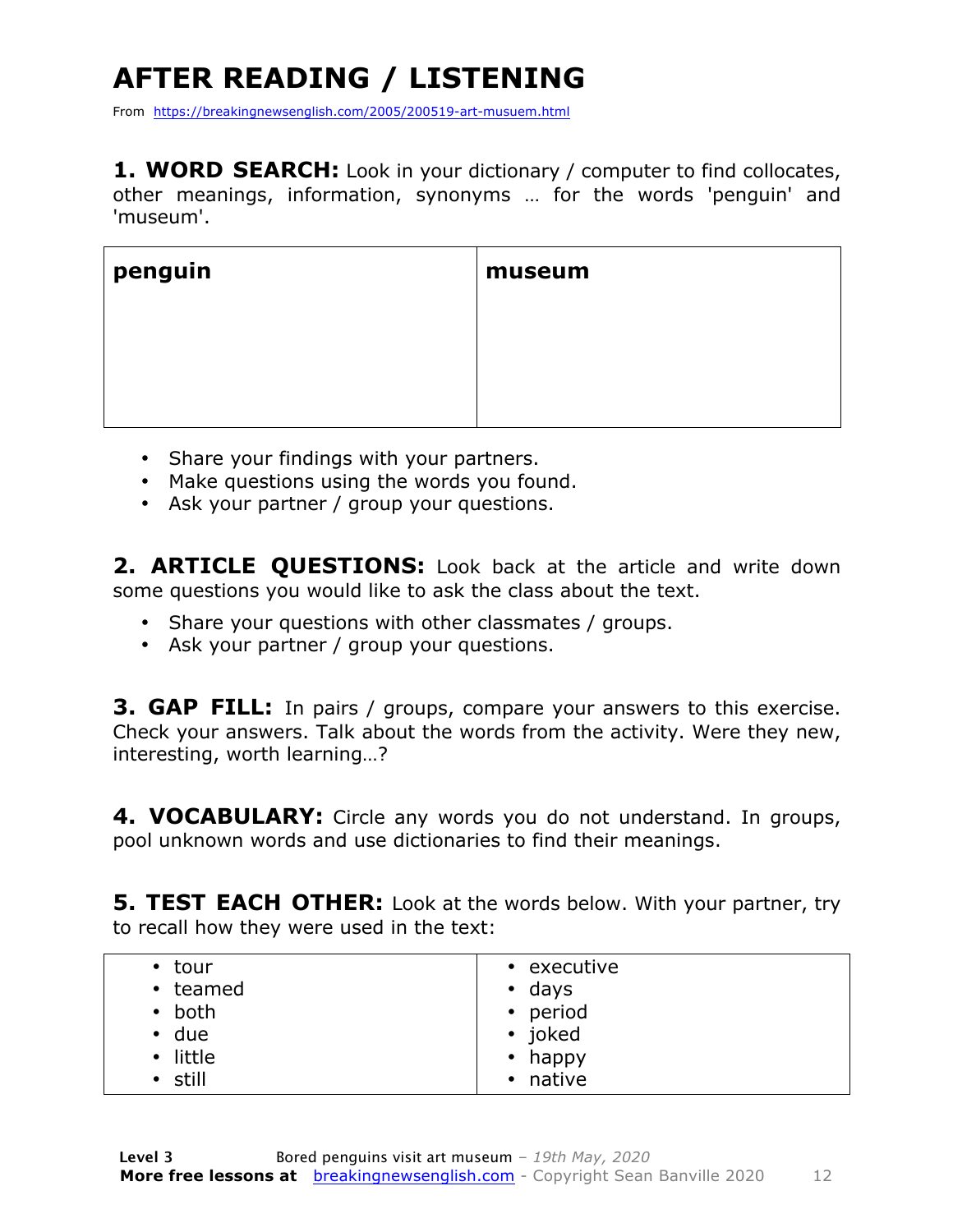### **ART MUSEUMS SURVEY**

From https://breakingnewsenglish.com/2005/200519-art-musuem.html

Write five GOOD questions about art museums in the table. Do this in pairs. Each student must write the questions on his / her own paper.

When you have finished, interview other students. Write down their answers.

|      | STUDENT 1 | STUDENT 2 | STUDENT 3 |
|------|-----------|-----------|-----------|
| Q.1. |           |           |           |
| Q.2. |           |           |           |
| Q.3. |           |           |           |
| Q.4. |           |           |           |
| Q.5. |           |           |           |

- Now return to your original partner and share and talk about what you found out. Change partners often.
- Make mini-presentations to other groups on your findings.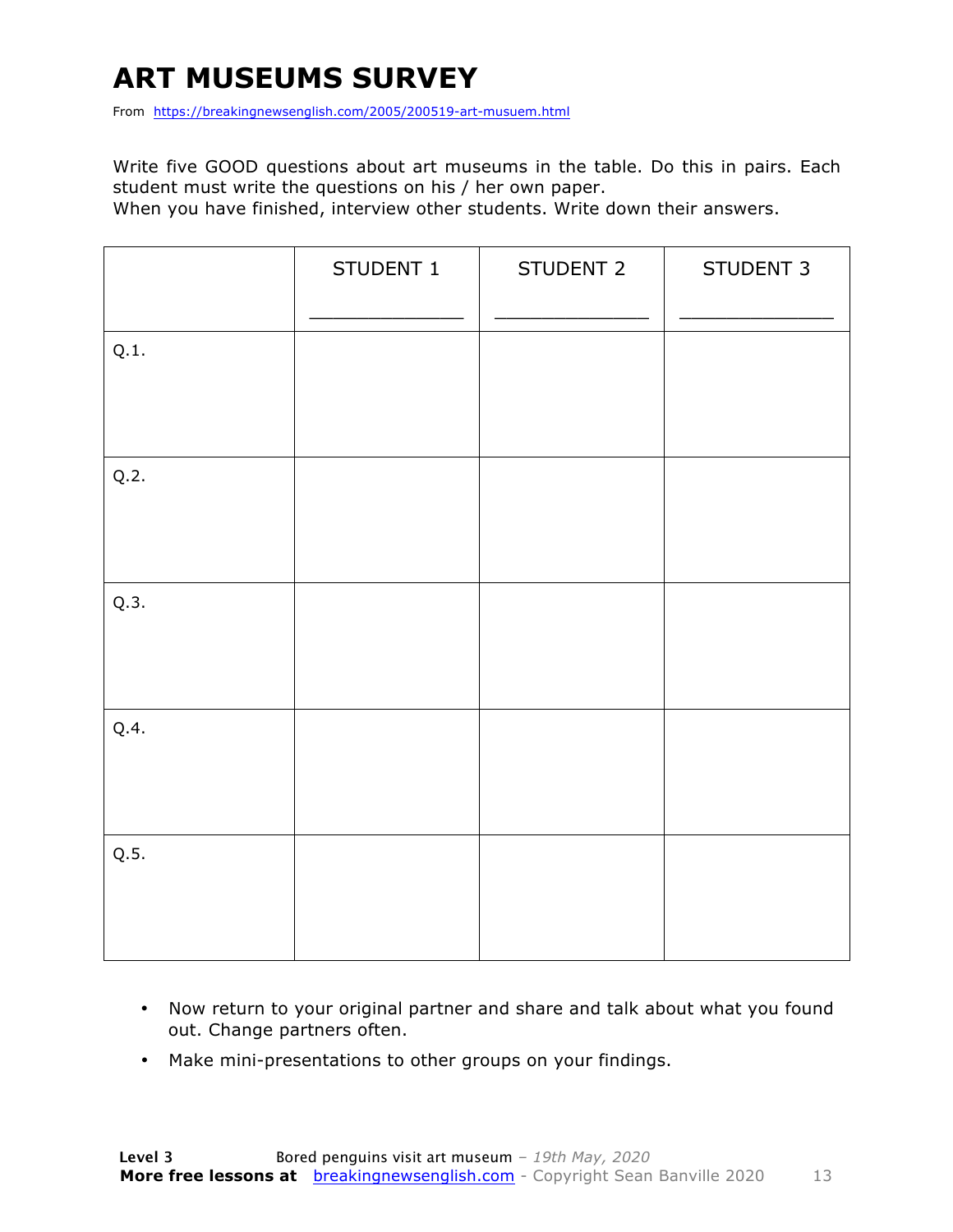### **ART MUSEUMS DISCUSSION**

STUDENT A's QUESTIONS (Do not show these to student B)

- 1. What did you think when you read the headline?
- 2. What images are in your mind when you hear the word 'penguin'?
- 3. What do you think of penguins?
- 4. What do you think of zoos?
- 5. What are the good things about zoos?
- 6. What are the bad things about zoos?
- 7. Would you like a change of scenery?
- 8. Would you like to have many visitors every day?
- 9. Have you ever gone stir crazy?
- 10. What was the last field trip you went on?

*Bored penguins visit art museum – 19th May, 2020* Thousands more free lessons at breakingnewsenglish.com

#### -----------------------------------------------------------------------------

#### **ART MUSEUMS DISCUSSION**

STUDENT B's QUESTIONS (Do not show these to student A)

- 11. Did you like reading this article? Why/not?
- 12. What do you think of when you hear the word 'museum'?
- 13. What do you think about what you read?
- 14. What do you think of art museums?
- 15. Do you prefer art museums or other museums?
- 16. What is your favourite museum?
- 17. What art do you like?
- 18. Who is your favourite artist?
- 19. What other animals might like art?
- 20. What questions would you like to ask the zoo owner?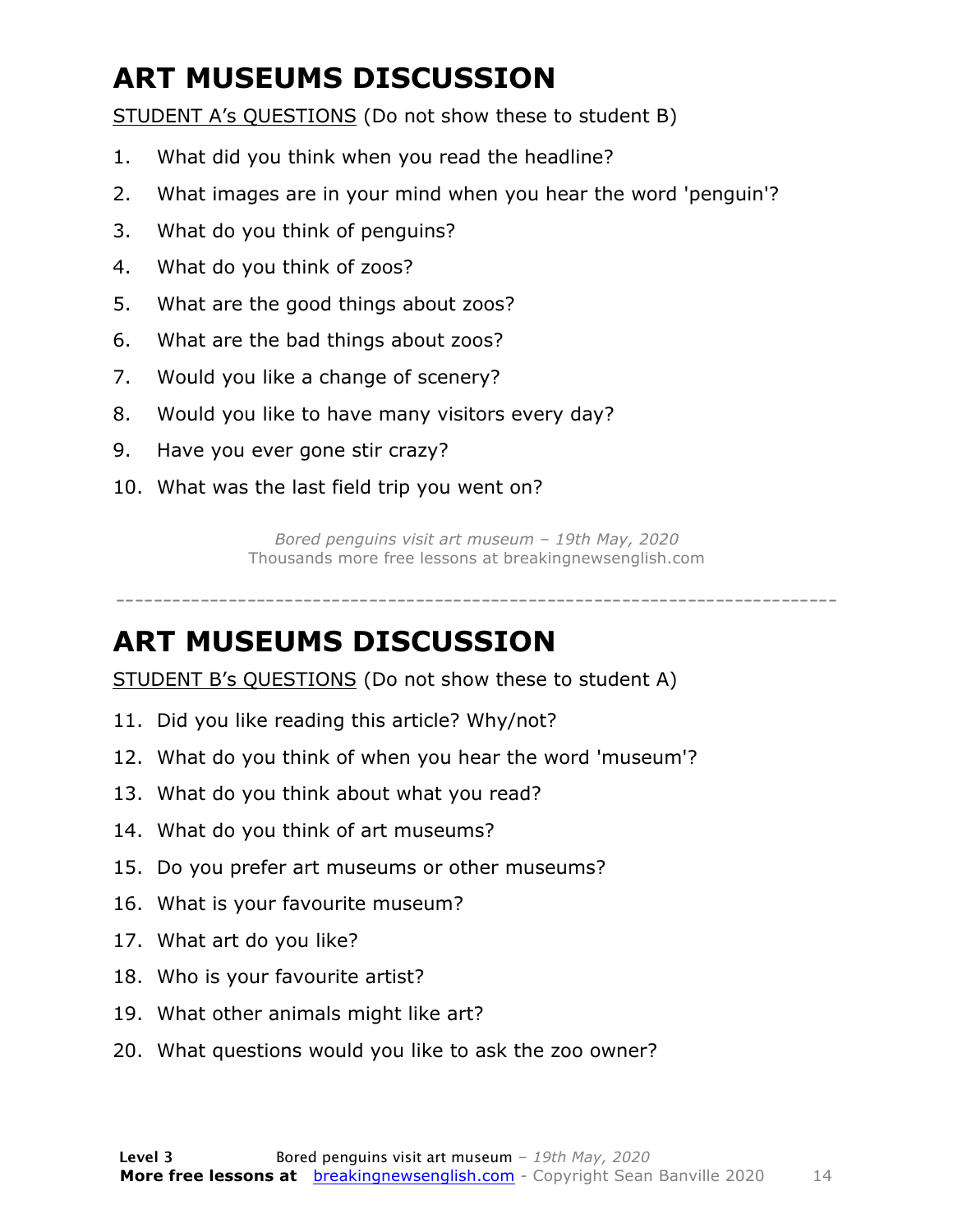### **DISCUSSION (Write your own questions)**

STUDENT A's QUESTIONS (Do not show these to student B)

| 1. |                                                    |
|----|----------------------------------------------------|
|    |                                                    |
| 2. |                                                    |
|    |                                                    |
| 3. |                                                    |
|    | <u> 1980 - John Stein, Amerikaansk politiker (</u> |
|    |                                                    |
| 4. |                                                    |
|    |                                                    |
| 5. |                                                    |
|    |                                                    |
| 6. |                                                    |
|    | Copyright © breakingnewsenglish.com 2020           |

### **DISCUSSION (Write your own questions)**

STUDENT B's QUESTIONS (Do not show these to student A)

| 1. | <u> Alexandria de la contrada de la contrada de la contrada de la contrada de la contrada de la contrada de la c</u> |  |  |
|----|----------------------------------------------------------------------------------------------------------------------|--|--|
|    |                                                                                                                      |  |  |
| 2. |                                                                                                                      |  |  |
| 3. |                                                                                                                      |  |  |
| 4. |                                                                                                                      |  |  |
|    |                                                                                                                      |  |  |
| 5. |                                                                                                                      |  |  |
| 6. |                                                                                                                      |  |  |
|    |                                                                                                                      |  |  |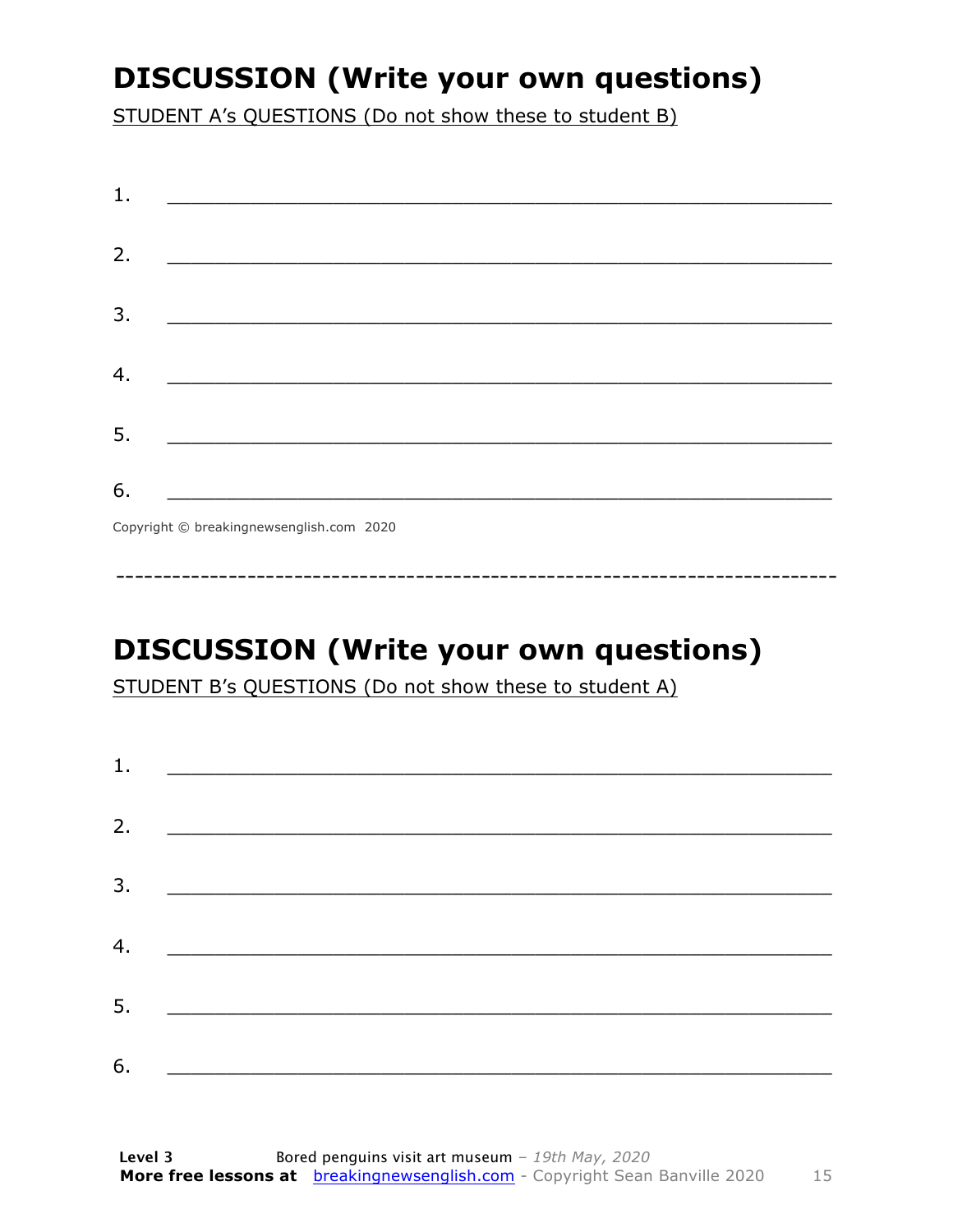### **LANGUAGE - CLOZE**

From https://breakingnewsenglish.com/2005/200519-art-musuem.html

A  $(1)$  of penguins became a tour group for the day when they visited an art museum. The penguins were from the Kansas City Zoo in the USA. The zoo teamed (2) \_\_\_\_ with the nearby Nelson-Atkins Museum of Art. Bosses of both the zoo and the art museum decided the penguins needed a  $(3)$  \_\_\_\_ of scenery. The penguins were getting lonely because the zoo is closed (4) \_\_\_\_ to the coronavirus pandemic. They are used to seeing many visitors every day. A zoo official said: "Quarantine has caused everyone to go a little (5) crazy, even the residents of the Kansas City Zoo. So several of the penguins decided to go on a (6) \_\_\_\_ trip to the Nelson-Atkins, which is still closed, to get a little culture."

The zoo's executive director, Randy Wisthoff, said the penguins have missed their (7) \_\_\_\_ interactions with zoo visitors. He said: "We're always looking for ways to enrich their lives and stimulate (8) \_\_\_\_ days. During this shutdown period, our animals really miss visitors coming up to see them." The museum director (9) that the penguins liked the art of Italian artists. He said: "They seemed to react much better to Caravaggio than to Monet." He added: "We are so happy today to (10) \_\_\_\_ our colleagues from the zoo and they've brought special friends and we're seeing how they react  $(11)$  \_\_\_\_ art." The penguins that visited the museum were Humboldt penguins, which are (12) to Peru and Chile.

#### **Put the correct words from the table below in the above article.**

| 1.  | (a) | gaggle    | (b) | group    | (c) | drop      | (d) | host      |
|-----|-----|-----------|-----|----------|-----|-----------|-----|-----------|
| 2.  | (a) | in        | (b) | up       | (c) | down      | (d) | out       |
| 3.  | (a) | chant     | (b) | chance   | (c) | charge    | (d) | change    |
| 4.  | (a) | dew       | (b) | due      | (c) | does      | (d) | do        |
| 5.  | (a) | mix       | (b) | stir     | (c) | combine   | (d) | whisk     |
| 6.  | (a) | garden    | (b) | patch    | (c) | field     | (d) | paddy     |
| 7.  | (a) | worry     | (b) | distance | (c) | regular   | (d) | naturally |
| 8.  | (a) | them      | (b) | they     | (c) | their     | (d) | that      |
| 9.  | (a) | whispered | (b) | coughed  | (c) | sniffed   | (d) | joked     |
| 10. | (a) | hello     | (b) | pleased  | (c) | greetings | (d) | welcome   |
| 11. | (a) | to        | (b) | оf       | (c) | by        | (d) | to        |
| 12. | (a) | motive    | (b) | festive  | (c) | native    | (d) | active    |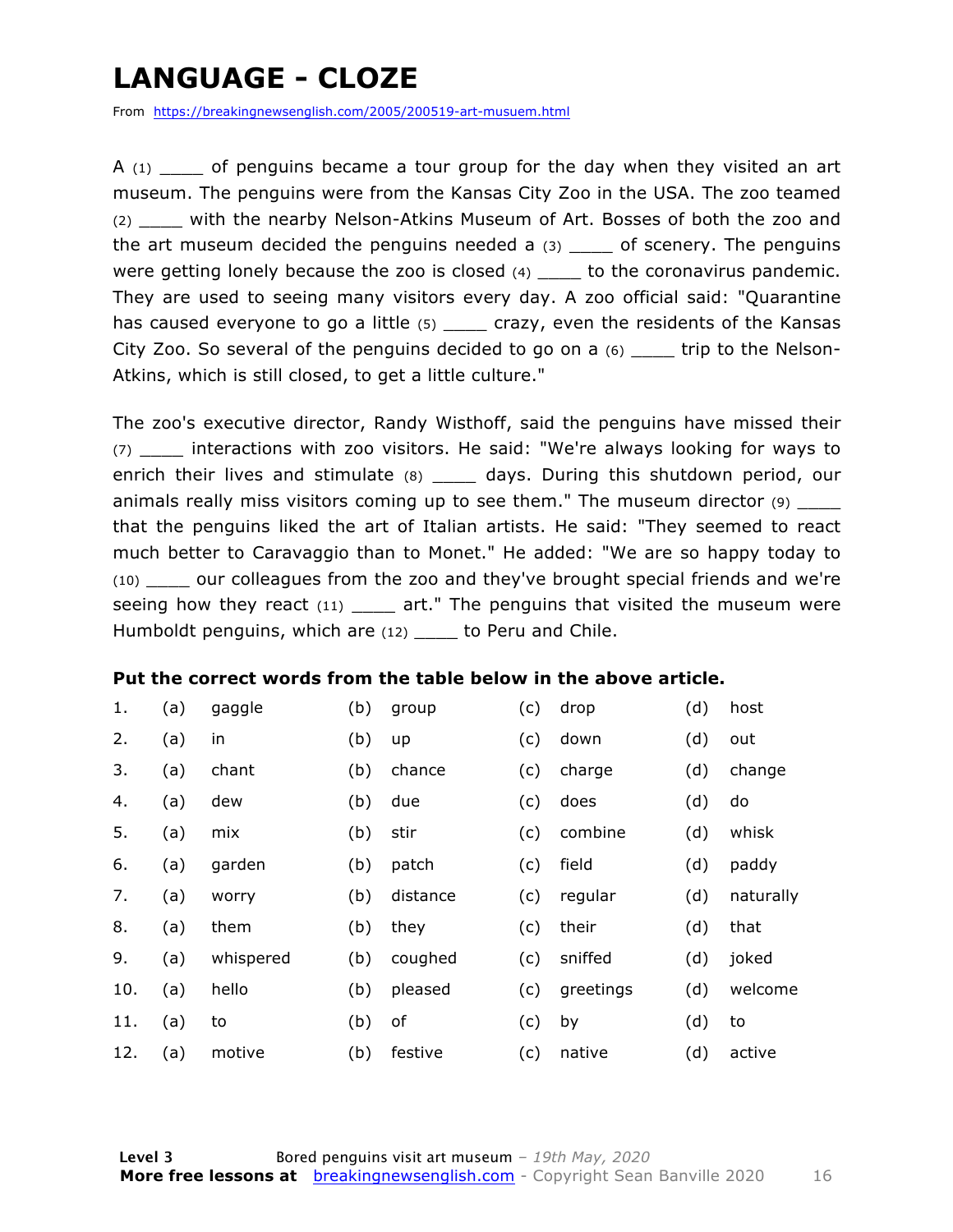### **SPELLING**

From https://breakingnewsenglish.com/2005/200519-art-musuem.html

#### **Paragraph 1**

- 1. A pogur of penguins
- 2. the penguins needed a change of cserney
- 3. due to the coronavirus andmicep
- 4. the tindesesr of the Kansas City Zoo
- 5. laveser of the penguins decided
- 6. get a little euctrul

#### **Paragraph 2**

- 7. The zoo's cveiuxtee
- 8. missed their eaglurr interactions
- 9. tiusmlate their days
- 10. The museum drcirtoe
- 11. welcome our escaglueol from the zoo
- 12. veitna to Peru and Chile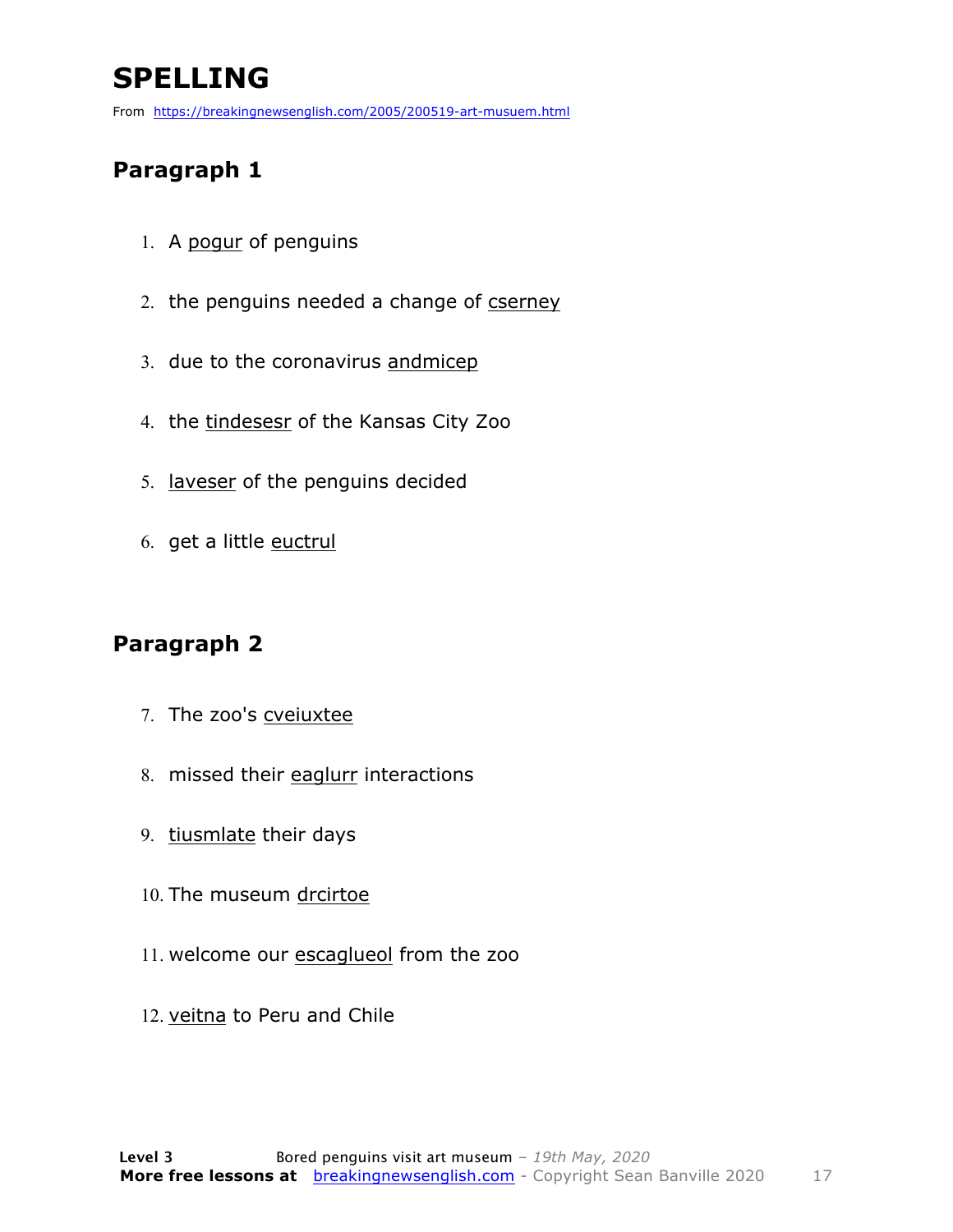### **PUT THE TEXT BACK TOGETHER**

From https://breakingnewsenglish.com/2005/200519-art-musuem.html

#### **Number these lines in the correct order.**

- ( ) that visited the museum were Humboldt penguins, which are native to Peru and Chile.
- ( ) decided to go on a field trip to the Nelson-Atkins, which is still closed, to get a little culture."
- ( ) of Art. Bosses of both the zoo and the art museum decided the penguins needed a change of
- ( ) than to Monet." He added: "We are so happy today to welcome our colleagues from
- ( ) The zoo's executive director, Randy Wisthoff, said the penguins have missed their regular interactions with zoo
- () the zoo and they've brought special friends and we're seeing how they react to art." The penguins
- ( ) go a little stir crazy, even the residents of the Kansas City Zoo. So several of the penguins
- ( ) of Italian artists. He said: "They seemed to react much better to Caravaggio
- ( ) pandemic. They are used to seeing many visitors every day. A zoo official said: "Quarantine has caused everyone to
- ( ) visitors. He said: "We're always looking for ways to enrich their lives and stimulate their days. During this shutdown
- ( ) scenery. The penguins were getting lonely because the zoo is closed due to the coronavirus
- ( *1* ) A group of penguins became a tour group for the day when they visited an art museum. The penguins were
- ( ) period, our animals really miss visitors coming up to see them." The museum director joked that the penguins liked the art
- ( ) from the Kansas City Zoo in the USA. The zoo teamed up with the nearby Nelson-Atkins Museum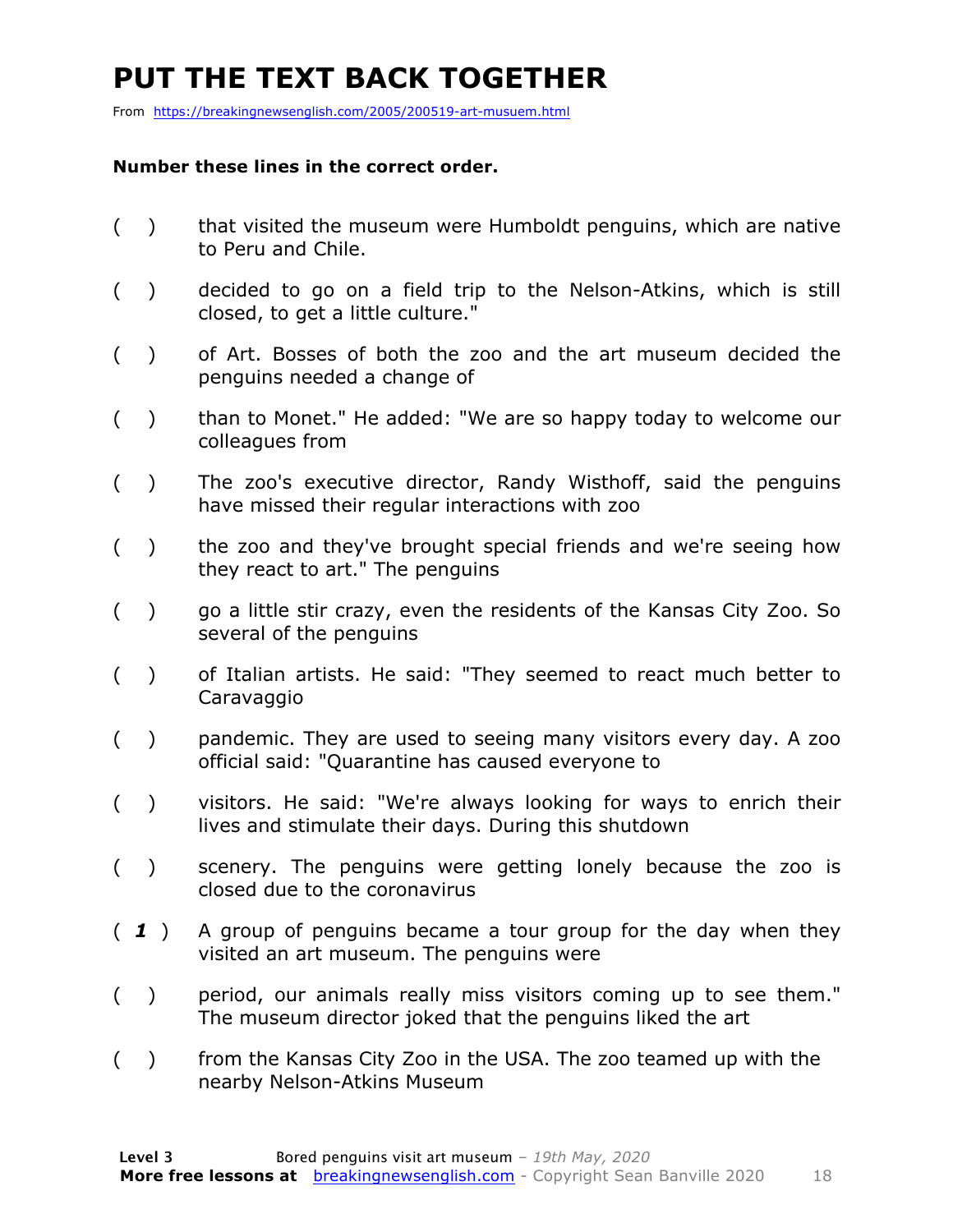#### **PUT THE WORDS IN THE RIGHT ORDER**

From https://breakingnewsenglish.com/2005/200519-art-musuem.html

1. became a A group of penguins group . tour

2. a The needed scenery . change of penguins

3. to used visitors . many They seeing are

4. everyone Caused crazy . a to little go stir

5. on field Penguins trip . to decided a go

6. missed regular have interactions . The penguins their

7. to Always their lives . for enrich looking ways

8. joked liked penguins that director the art . The

9. are so our colleagues . We happy to welcome

10. how art . they seeing to We're react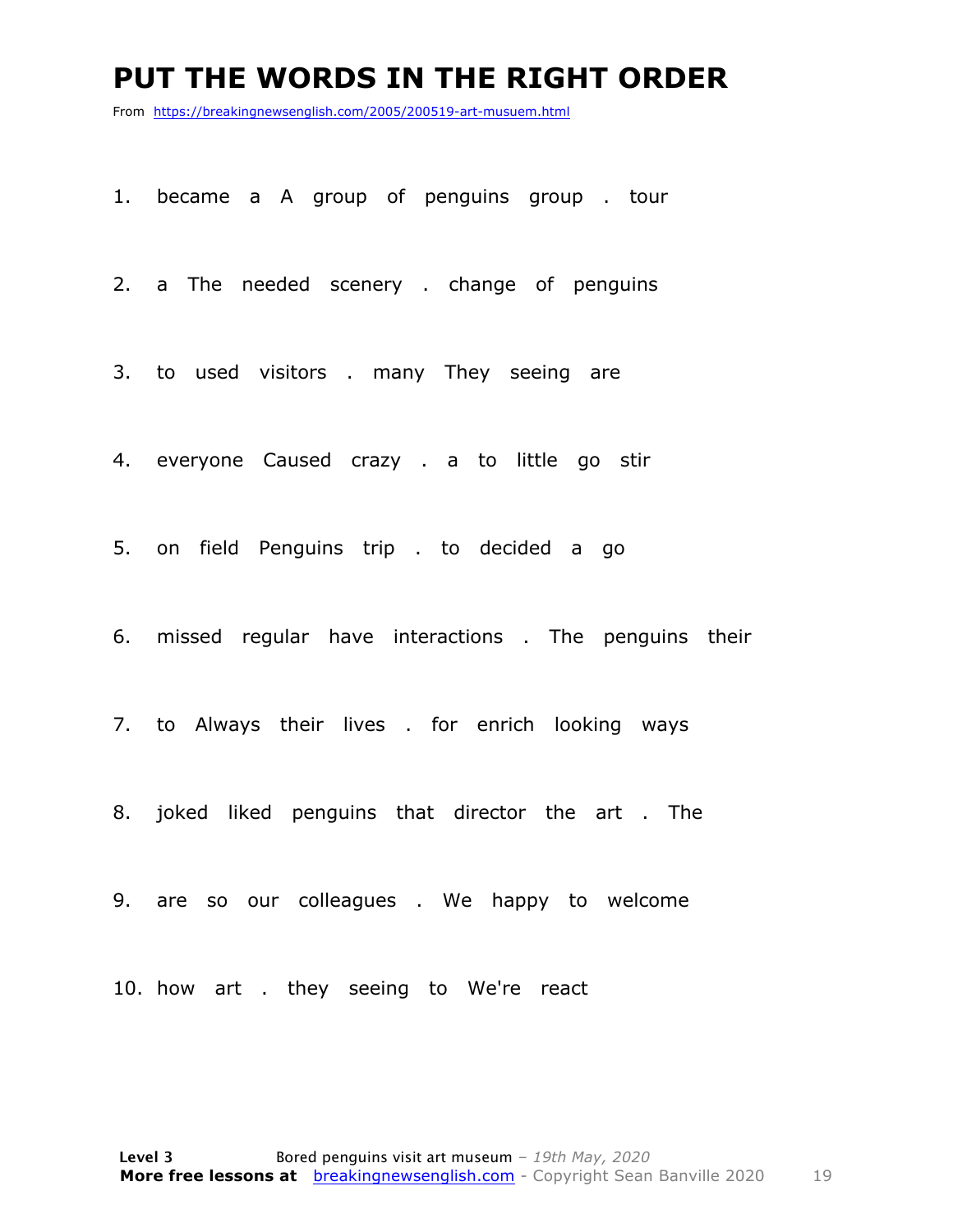### **CIRCLE THE CORRECT WORD (20 PAIRS)**

From https://breakingnewsenglish.com/2005/200519-art-musuem.html

A group of penguins became a *tour / sour* group for the day when they visited *an / a* art museum. The penguins were from the Kansas City Zoo in the USA. The zoo teamed *down / up* with the *nearby / nearly* Nelson-Atkins Museum of Art. Bosses of both the zoo and the art museum decided the penguins needed a change of *ocean / scenery*. The penguins were getting lonely because the zoo is closed *because / due* to the coronavirus pandemic. They are used to seeing many visitors *every / over* day. A zoo official said: "Quarantine has caused everyone to go a little *spoon / stir* crazy, even the residents of the Kansas City Zoo. So several of the penguins decided to *going / go* on a field trip to the Nelson-Atkins, which is still closed, to get a *little / few* culture."

The zoo's executive director, Randy Wisthoff, said the penguins have *mist / missed* their regular interactions with zoo visitors. He said: "We're always looking for *weighs / ways* to enrich their lives and stimulate *there / their* days. During this shutdown *period / session*, our animals really miss visitors coming up to see them." The museum director *joking / joked* that the penguins liked the art of Italian artists. He said: "They seemed to *react / repeat* much better to Caravaggio than to Monet." He added: "We are *such / so* happy today to welcome our colleagues from the zoo and they've brought *special / specially* friends and we're seeing how they react *of / to* art." The penguins that visited the museum were Humboldt penguins, which are *native / festive* to Peru and Chile.

#### **Talk about the connection between each pair of words in italics, and why the correct word is correct.**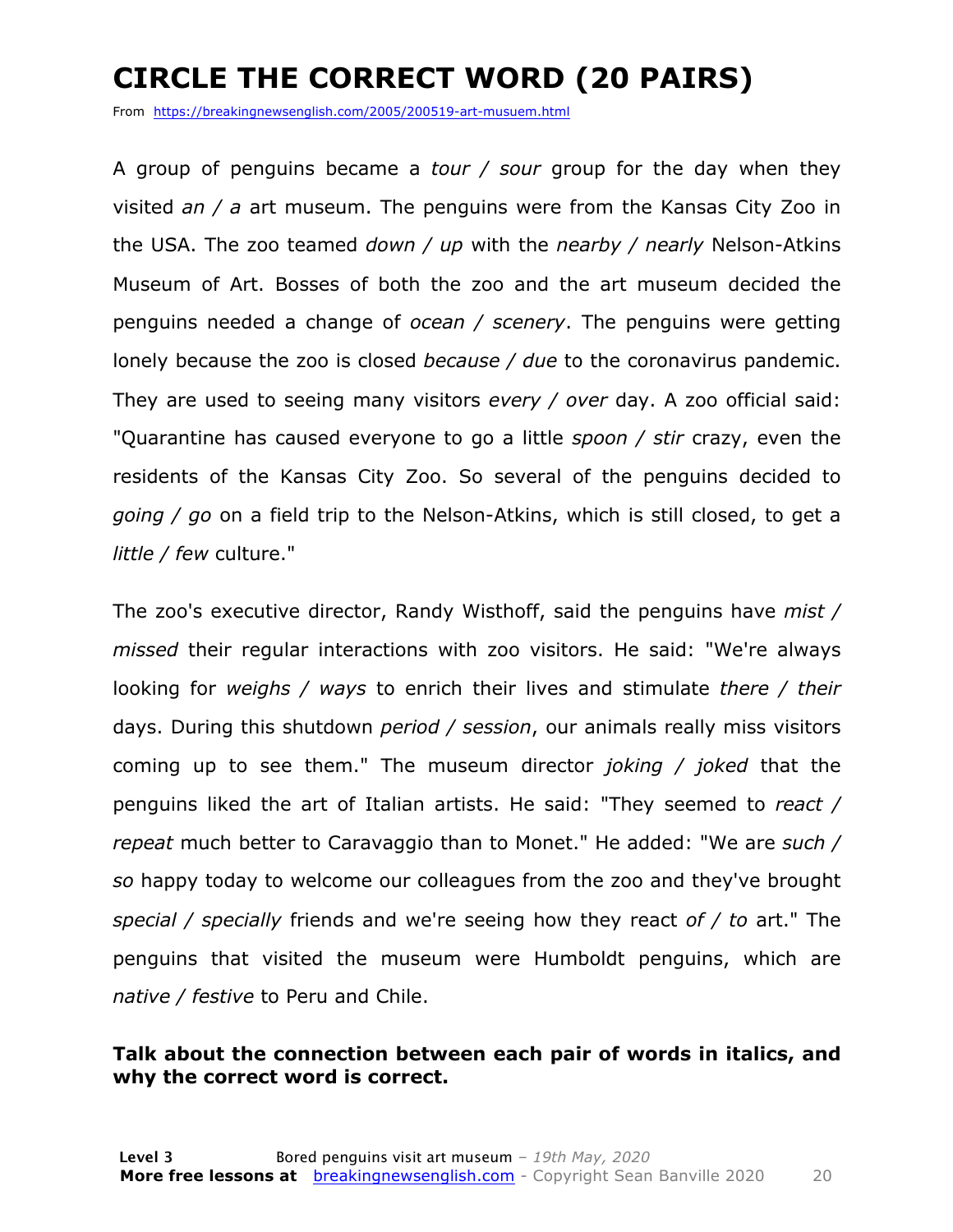### **INSERT THE VOWELS (a, e, i, o, u)**

From https://breakingnewsenglish.com/2005/200519-art-musuem.html

A g r\_ **\_** p \_f p\_n g\_ **\_** n s b\_c\_m\_ \_ t\_ **\_** r g r\_ **\_** p f\_r t h\_ d\_y w h\_n t h\_y v\_s\_t\_d \_n \_r t m\_s\_ **\_** m . T h\_ p\_n g\_ **\_** n s w\_r\_ f r\_m t h\_ K\_n s\_s C\_t y Z\_ **\_**  \_n t h\_ U S A . T h\_ z\_ **\_** t \_ **\_** m\_d \_p w\_t h t h\_ n \_ **\_** r b y N\_l s\_n - A t k\_n s M\_s\_ **\_** m \_f A r t . B\_s  $s_s$  f b\_t h t h\_ z\_\_ \_n d t h\_ \_r t m\_s\_\_ m d\_c\_d\_d t h\_ p\_n g\_ **\_** n s n\_ **\_** d\_d \_ c h\_n g\_ \_f s c\_n\_r y . T h\_ p\_n g\_ **\_** n s w\_r\_ g \_t t\_n g l\_n\_l y  $b_c = s_$  t  $h = z_{-}$  s c l\_s\_d d\_ t t  $h =$ c\_r\_n\_v\_r\_s p\_n d\_m\_c . T h\_y \_r\_ \_s\_d t\_ s\_ **\_ \_** n g m\_n y v\_s\_t\_r s \_v\_r y d\_y . A z\_ **\_** \_f f\_c\_ **\_** l s\_ **\_** d : " Q\_\_ r\_n t\_n\_ h\_s c\_\_ s\_d \_v\_r y\_n\_ t\_ g\_ \_ l\_t t l\_ s t\_r c r\_z y , \_v\_n t h\_ r\_s\_d\_n t s \_f t h\_ K\_n s\_s C\_t y Z\_ **\_** . S\_ s\_v\_r\_l \_f t h\_ p\_n g\_ **\_** n s d\_c\_d\_d t\_ g\_ \_n \_ f\_ **\_** l d t r\_p t\_ t h\_ N\_l s\_n - A t k\_n s, w h\_c h \_s s t\_l l c l\_s\_d, t\_ g\_t \_ l\_t t l\_ c\_l t\_r\_. "

T h\_ z\_ **\_** ' s \_x\_c\_t\_v\_ d\_r\_c t\_r , R\_n d y W\_s t h\_f f , s \_ **\_** d t h\_ p\_n g\_ **\_** n s h\_v\_ m\_s s\_d t h\_ **\_** r r\_g\_l\_r \_n t\_r\_c t\_ **\_** n s w\_t h z\_ **\_** v\_s\_t\_r s . H\_ s\_ **\_** d : " W\_' r\_ \_l w\_y s l\_ **\_** k\_n g f\_r w\_y s t\_ \_n r\_c h t h\_ **\_**  r l\_v\_s \_n d s t\_m\_l\_t\_ t h\_ **\_** r d\_y s . D\_r\_n g t h\_s s h\_t d\_w n p\_r\_ **\_** d , \_ **\_** r \_n\_m\_l s r\_ **\_** l l y m\_s s v\_s\_t\_r s c\_m\_n g \_p t\_ s\_ **\_** t h\_m . " T h\_ m\_s\_ **\_** m d\_r\_c t\_r j\_k\_d t h\_t t h\_ p\_n g\_ **\_** n s l\_k\_d t h\_ \_r t \_f I t\_l\_ **\_** n \_r t\_s t s . H\_ s\_ **\_** d : " T h\_y s\_ **\_** m\_d t\_ r\_ **\_** c t m\_c h b\_t t\_r t\_ C\_r\_v\_g g \_ **\_** t h\_n t\_ M\_n\_t . " H\_ \_d d\_d : " W\_ \_r\_ s\_ h\_p p y t\_d\_y t\_ w\_l c\_m\_ \_ **\_** r c\_l l\_ **\_** g \_ **\_** s f r\_m t h\_ z \_ **\_** \_n d t h\_y ' v\_ b r\_ **\_** g h t s p\_c\_ **\_** l f r\_ **\_** n d s \_n d w\_' r\_ s\_ **\_ \_** n g h\_w t h\_ r\_ **\_** c t t\_ \_r t . " T h\_ p\_n g\_ **\_** n s t h\_t v\_s\_t\_d t h\_ m\_s\_ **\_** m w\_r\_ H\_m b\_l d t p\_n g\_ **\_** n s , w h\_c h \_r\_ n\_t\_v\_ t\_ P\_r\_ \_n d  $C \ h_l$ .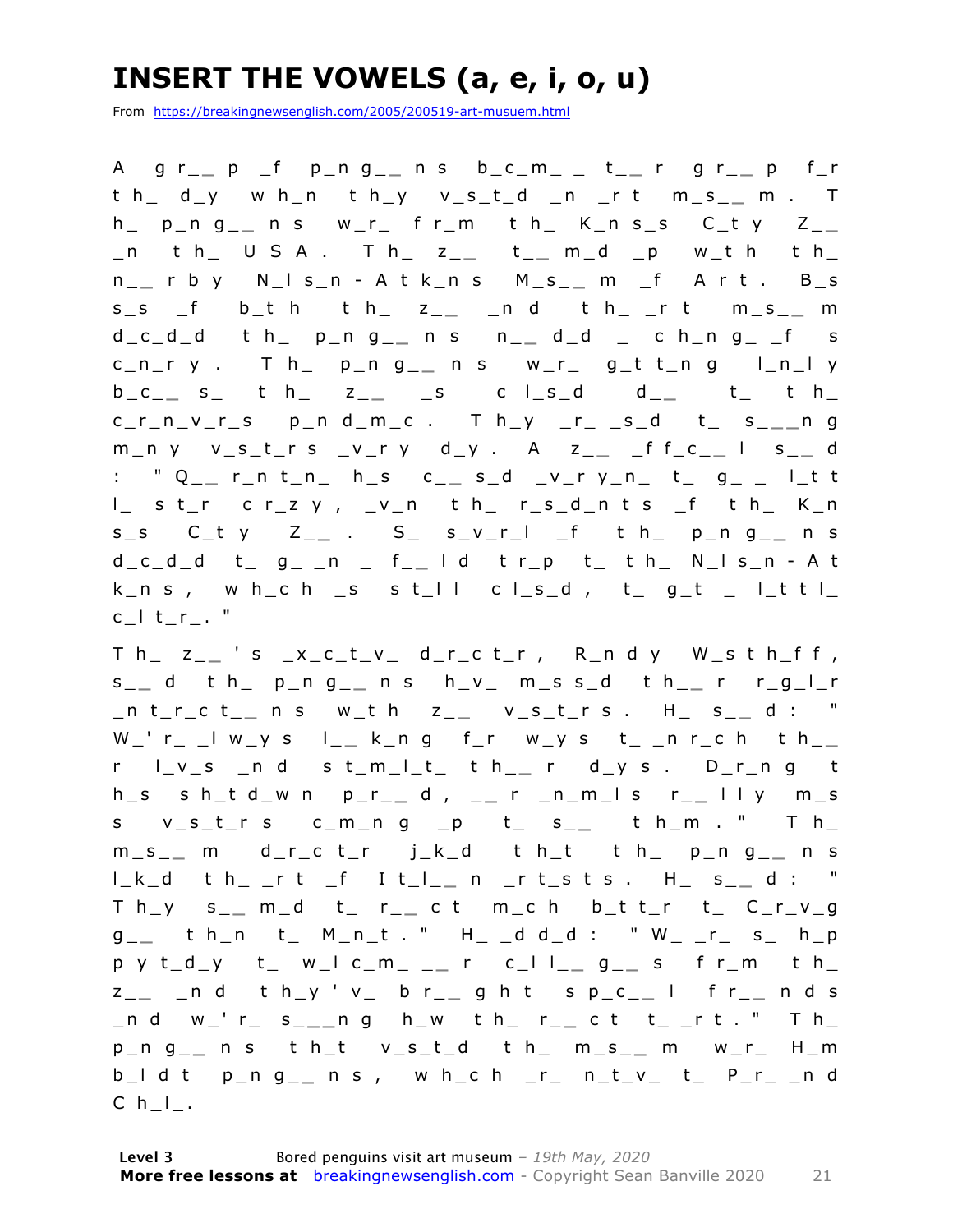#### **PUNCTUATE THE TEXT AND ADD CAPITALS**

From https://breakingnewsenglish.com/2005/200519-art-musuem.html

a group of penguins became a tour group for the day when they visited an art museum the penguins were from the kansas city zoo in the usa the zoo teamed up with the nearby nelsonatkins museum of art bosses of both the zoo and the art museum decided the penguins needed a change of scenery the penguins were getting lonely because the zoo is closed due to the coronavirus pandemic they are used to seeing many visitors every day a zoo official said quarantine has caused everyone to go a little stir crazy even the residents of the kansas city zoo so several of the penguins decided to go on a field trip to the nelsonatkins which is still closed to get a little culture

the zoos executive director randy wisthoff said the penguins have missed their regular interactions with zoo visitors he said were always looking for ways to enrich their lives and stimulate their days during this shutdown period our animals really miss visitors coming up to see them the museum director joked that the penguins liked the art of italian artists he said they seemed to react much better to caravaggio than to monet he added we are so happy today to welcome our colleagues from the zoo and theyve brought special friends and were seeing how they react to art the penguins that visited the museum were humboldt penguins which are native to peru and chile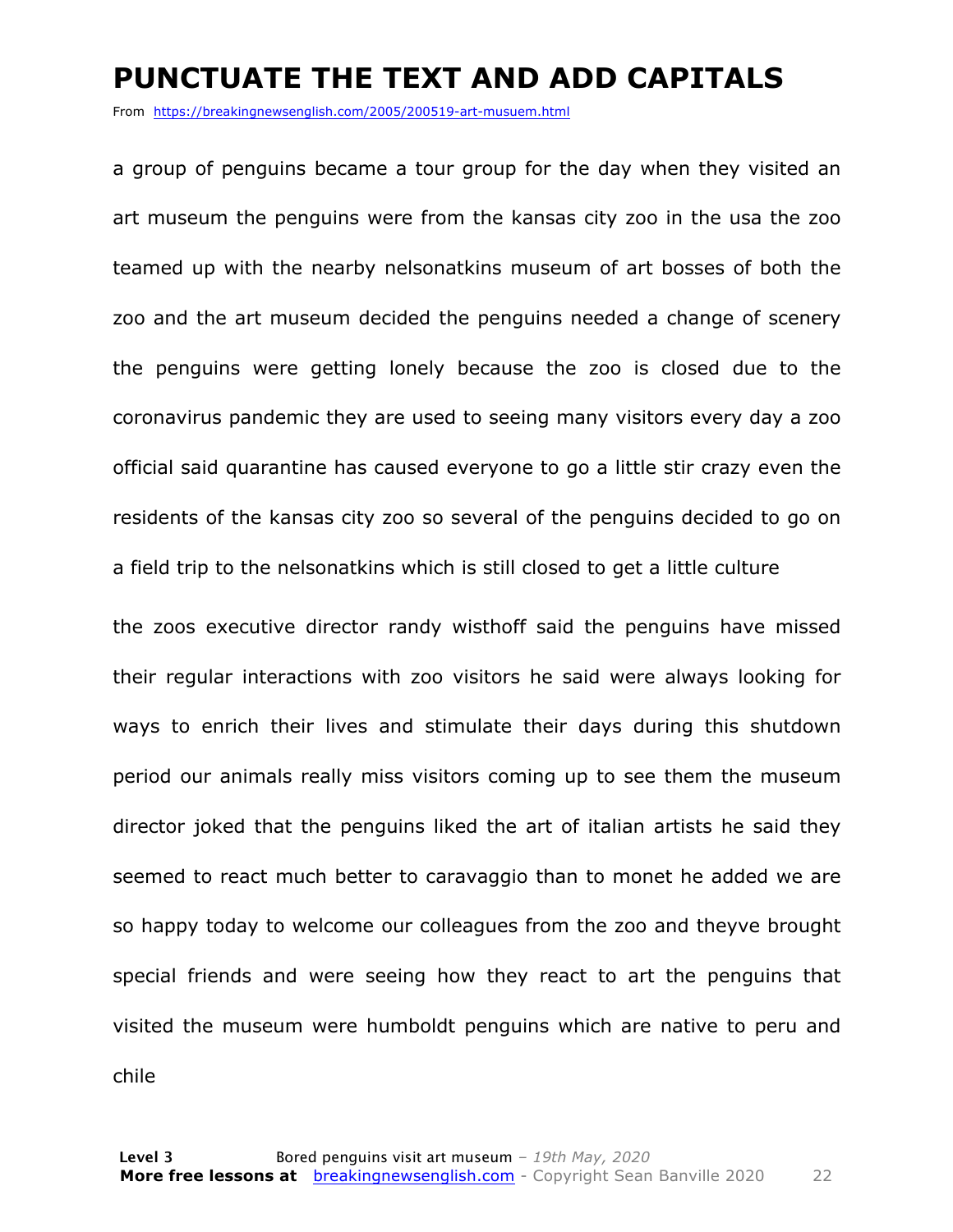### **PUT A SLASH ( / ) WHERE THE SPACES ARE**

From https://breakingnewsenglish.com/2005/200519-art-musuem.html

Agroupofpenguinsbecameatourgroupforthedaywhentheyvisitedana rtmuseum.ThepenguinswerefromtheKansasCityZoointheUSA.Thez ooteamedupwiththenearbyNelson-AtkinsMuseumofArt.Bossesofbo ththezooandtheartmuseumdecidedthepenguinsneededachangeofs cenery.Thepenguinsweregettinglonelybecausethezooiscloseddueto thecoronaviruspandemic.Theyareusedtoseeingmanyvisitorseveryd ay.Azooofficialsaid:"Quarantinehascausedeveryonetogoalittlestircr azy,eventheresidentsoftheKansasCityZoo.Soseveralofthepenguins decidedtogoonafieldtriptotheNelson-Atkins,whichisstillclosed,toge talittleculture."Thezoo'sexecutivedirector,RandyWisthoff,saidthepe nguinshavemissedtheirregularinteractionswithzoovisitors.Hesaid:" We'realwayslookingforwaystoenrichtheirlivesandstimulatetheirday s.Duringthisshutdownperiod,ouranimalsreallymissvisitorscomingu ptoseethem."Themuseumdirectorjokedthatthepenguinslikedtheart ofItalianartists.Hesaid:"TheyseemedtoreactmuchbettertoCaravagg iothantoMonet."Headded:"Wearesohappytodaytowelcomeourcolle aguesfromthezooandthey'vebroughtspecialfriendsandwe'reseeing howthereacttoart."ThepenguinsthatvisitedthemuseumwereHumbol dtpenguins,whicharenativetoPeruandChile.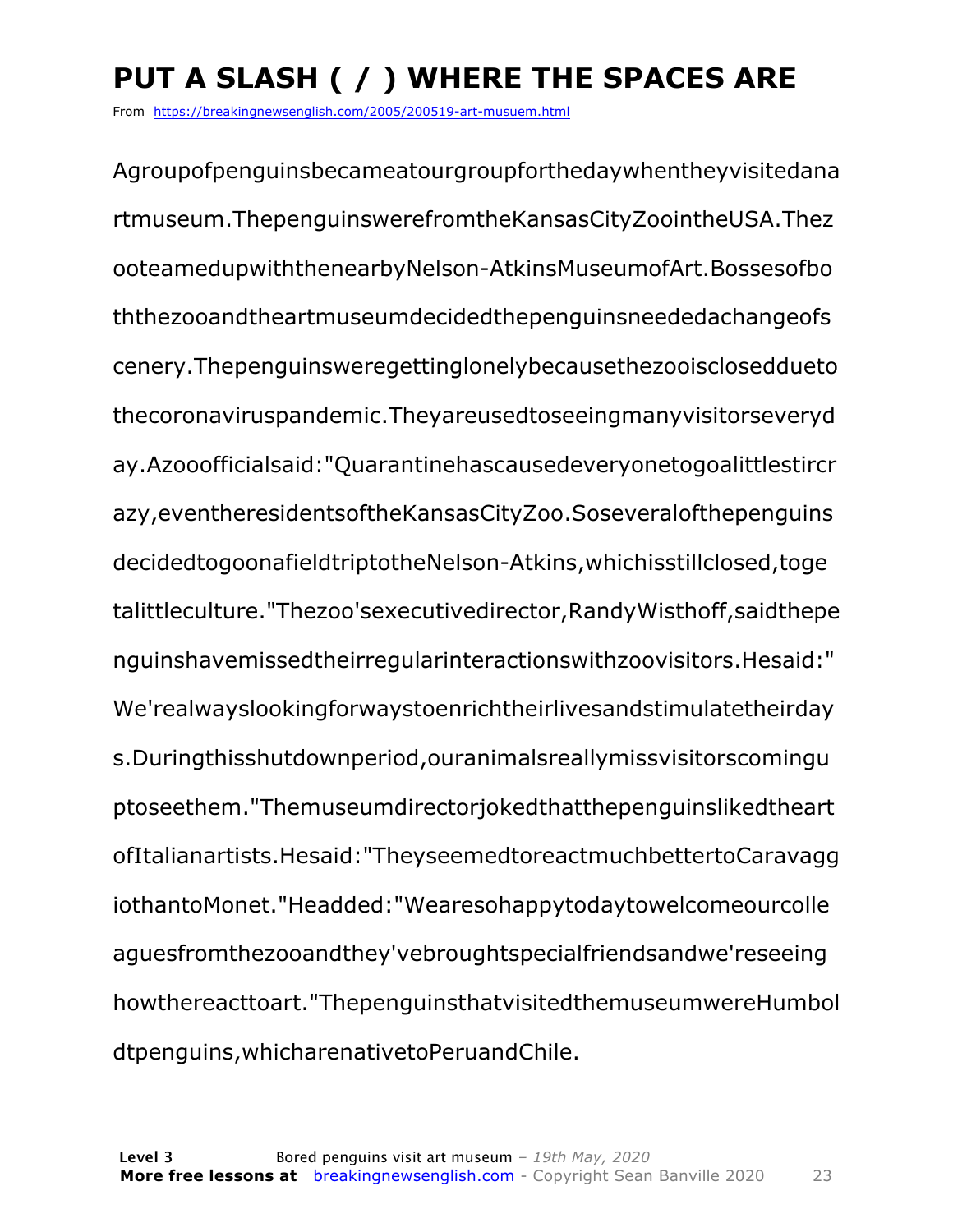### **FREE WRITING**

From https://breakingnewsenglish.com/2005/200519-art-musuem.html

Write about art museums for 10 minutes. Comment on your partner's paper.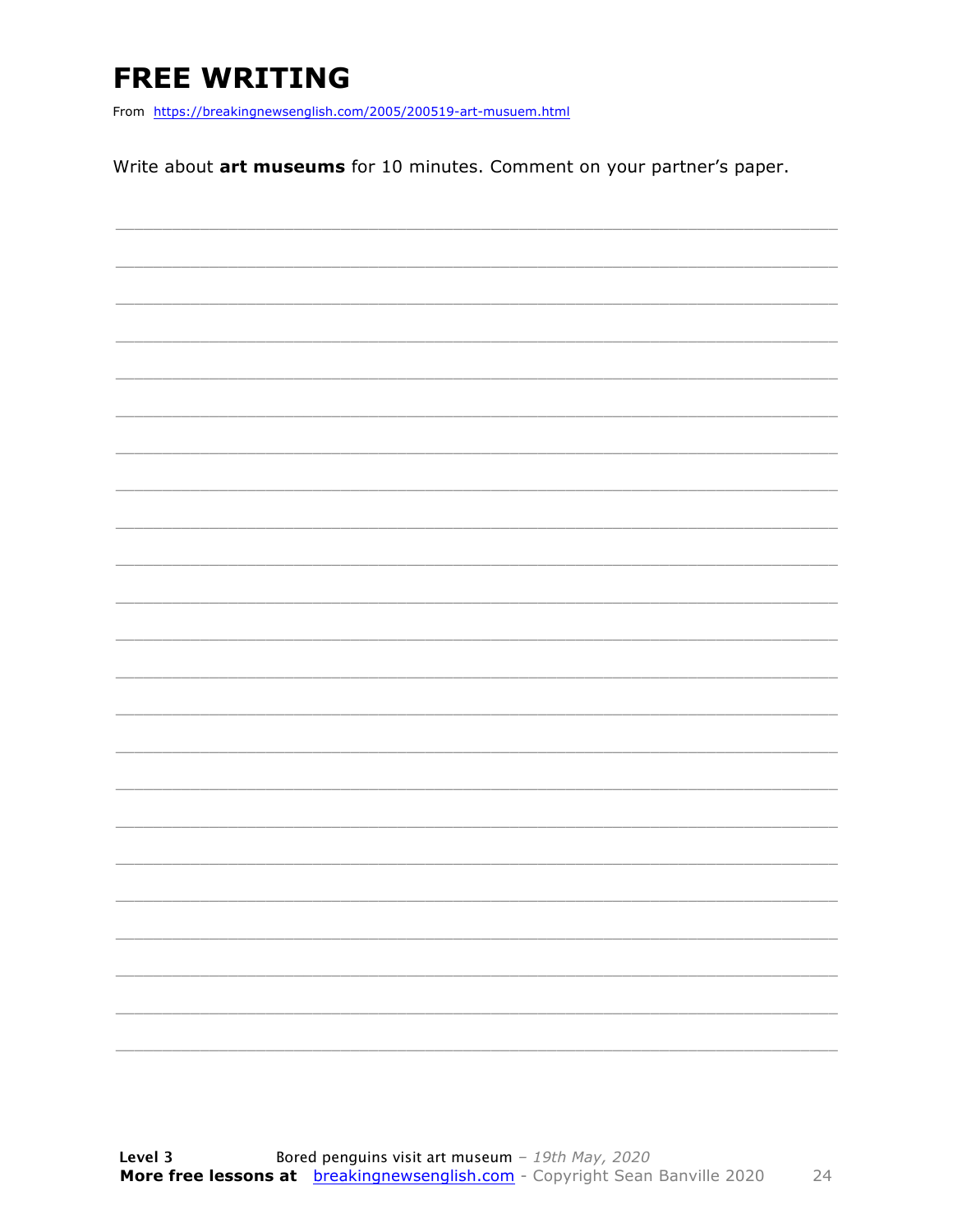### **ACADEMIC WRITING**

From https://breakingnewsenglish.com/2005/200519-art-musuem.html

All animals would benefit from art. Discuss.

| $\overbrace{\hspace{25mm}}^{}$ |  |  |  |
|--------------------------------|--|--|--|
|                                |  |  |  |
|                                |  |  |  |
|                                |  |  |  |
|                                |  |  |  |
|                                |  |  |  |
|                                |  |  |  |
|                                |  |  |  |
|                                |  |  |  |
|                                |  |  |  |
|                                |  |  |  |
|                                |  |  |  |
|                                |  |  |  |
|                                |  |  |  |
|                                |  |  |  |
|                                |  |  |  |
|                                |  |  |  |
|                                |  |  |  |
|                                |  |  |  |
|                                |  |  |  |
|                                |  |  |  |
|                                |  |  |  |
|                                |  |  |  |
|                                |  |  |  |
|                                |  |  |  |
|                                |  |  |  |
|                                |  |  |  |
|                                |  |  |  |
|                                |  |  |  |
|                                |  |  |  |
|                                |  |  |  |
|                                |  |  |  |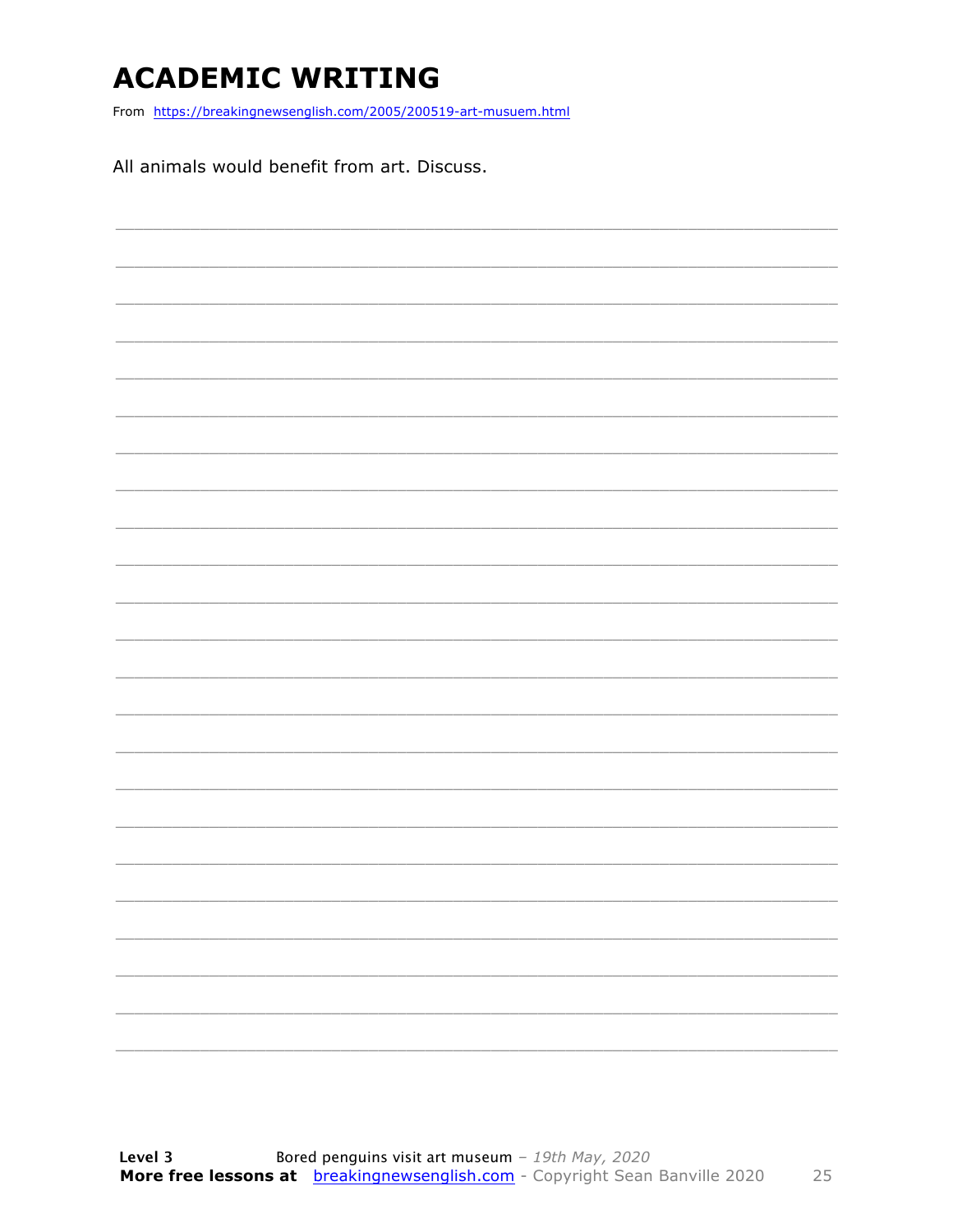#### **HOMEWORK**

**1. VOCABULARY EXTENSION:** Choose several of the words from the text. Use a dictionary or Google's search field (or another search engine) to build up more associations / collocations of each word.

**2. INTERNET:** Search the Internet and find out more about this news story. Share what you discover with your partner(s) in the next lesson.

**3. ART MUSEUMS:** Make a poster about art museums. Show your work to your classmates in the next lesson. Did you all have similar things?

**4. ANIMALS:** Write a magazine article about the need to show art to animals. Include imaginary interviews with people who are for and against this.

Read what you wrote to your classmates in the next lesson. Write down any new words and expressions you hear from your partner(s).

**5. WHAT HAPPENED NEXT?** Write a newspaper article about the next stage in this news story. Read what you wrote to your classmates in the next lesson. Give each other feedback on your articles.

**6. LETTER:** Write a letter to an expert on art museums. Ask him/her three questions about them. Give him/her three of your ideas on art museums. Read your letter to your partner(s) in your next lesson. Your partner(s) will answer your questions.